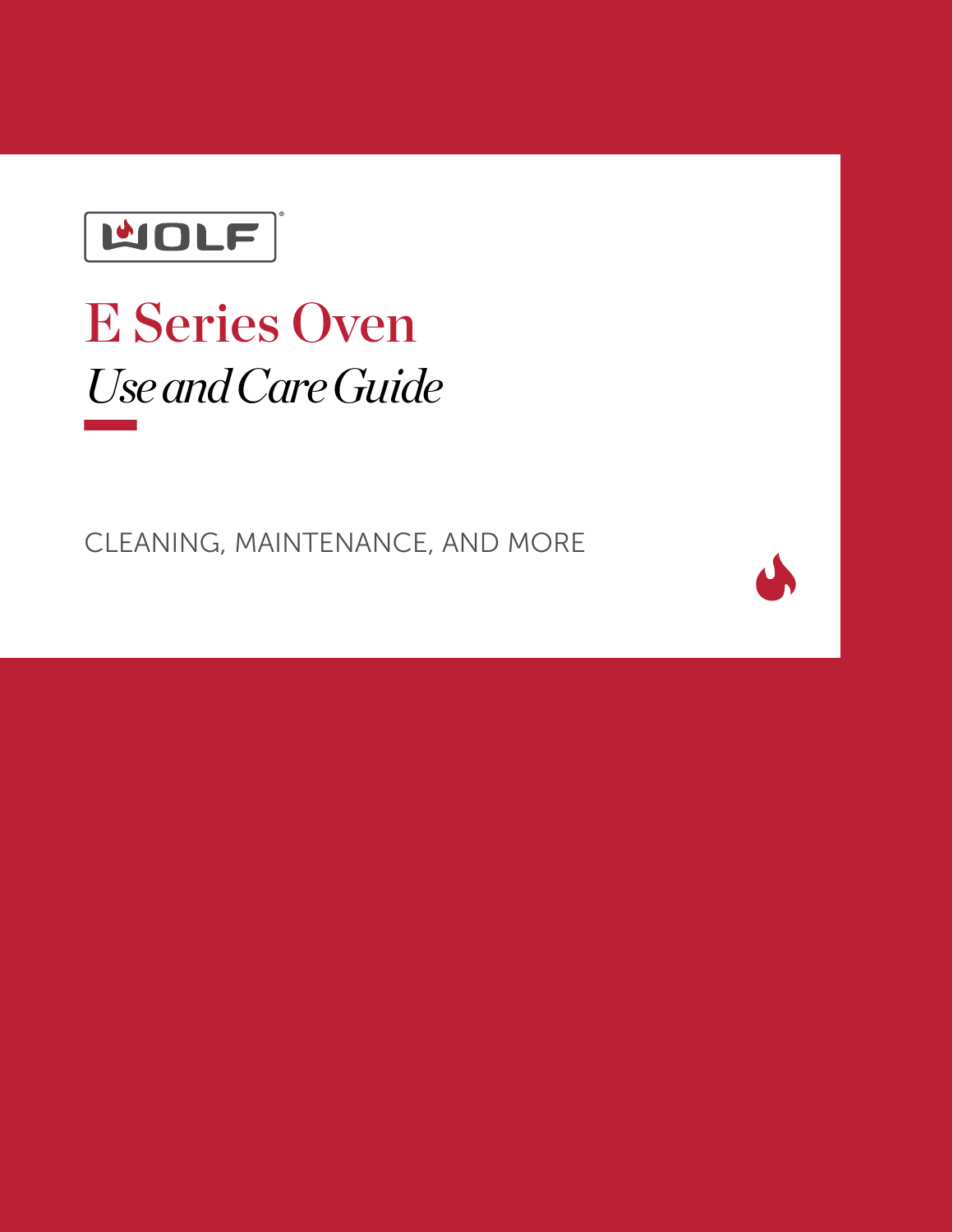### **Contents**

- 2 Customer Care
- 3 Important Note
- 5 Features
- **6** Getting Started
- 15 Oven Operation
- 20 Cooking Guide
- 25 Care Recommendations
- 26 Troubleshooting
- 28 Service
- 29 Wolf Residential Warranty

### Customer Care

The enclosed product registration card includes the model and serial number. The product rating plate also includes both numbers. Refer to the product diagram for the rating plate location.

Register online at *subzero-wolf.com/register* or use the Sub-Zero Group Owner's App. Download the free app from the Apple App Store or Google Play.

For warranty purposes, the date of installation and the name of the authorized Wolf dealer are required. Record this information below for future reference.

#### SERVICE INFORMATION

| Model Number             |
|--------------------------|
| Serial Number            |
| Date of Installation     |
| Certified Service Name   |
| Certified Service Number |
| <b>Authorized Dealer</b> |
| Dealer Number            |

If your product ever needs attention, use a Customer Care recommended Wolf Appliance Factory Certified Service provider, or select one from the list at *[http://](http://subzero-wolf.com/locator) [subzero-wolf.com/locator](http://subzero-wolf.com/locator)*.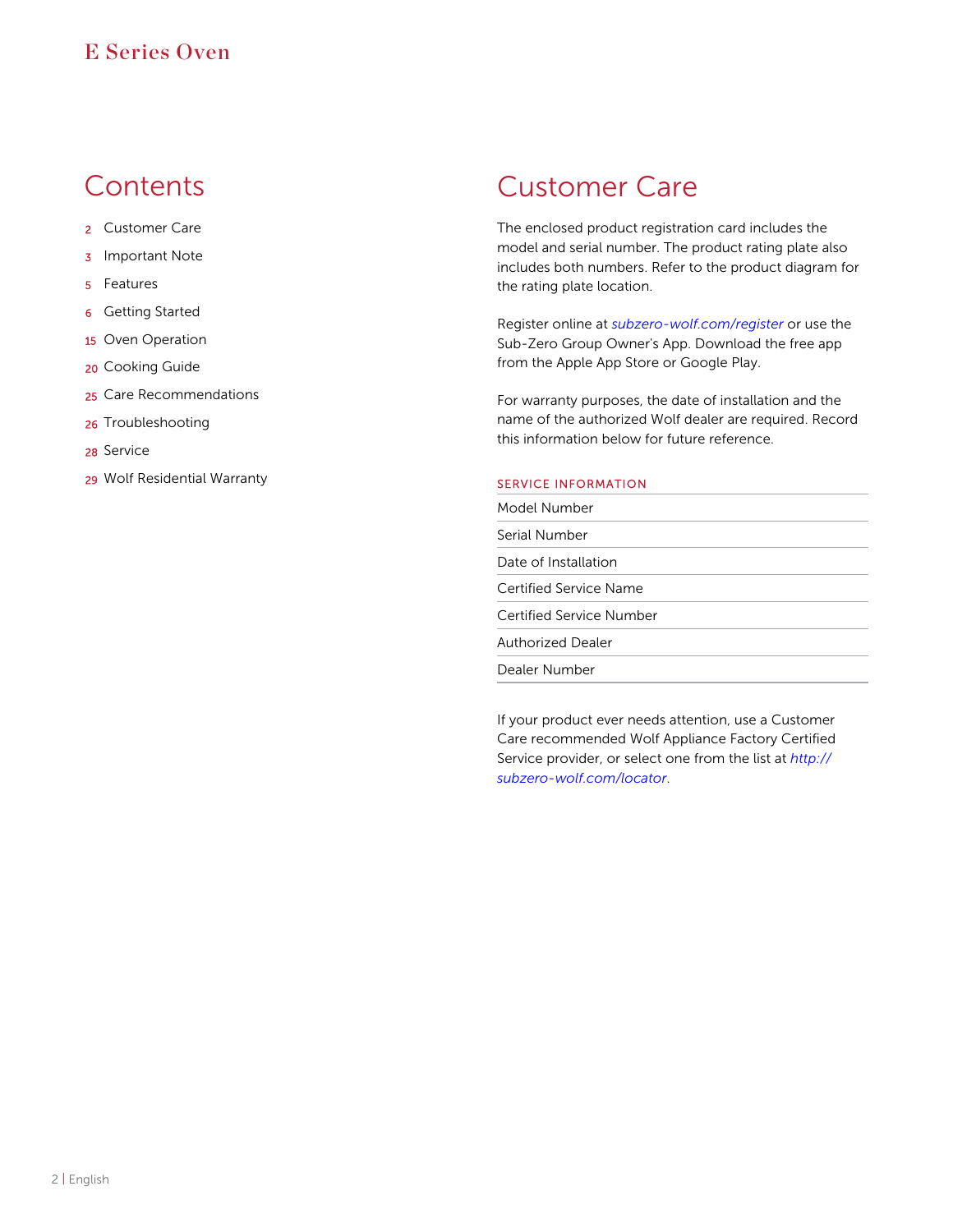### Important Note

To make sure this product is installed and operated safely and efficiently, take note of the following types of highlighted information throughout this guide:

IMPORTANT NOTE: Highlights information that is especially important.

#### **A** CAUTION

Indicates a situation where minor injury or product damage may occur if instructions are not followed.

#### **A** WARNING

States a hazard that may cause serious injury or death if precautions are not followed.

IMPORTANT NOTE: Throughout this guide, dimensions in parentheses are millimeters unless otherwise specified.

### General Safety Precautions

- Read this guide carefully before using this appliance to reduce risk of fire, electric shock or injury.
- This appliance must be properly installed and serviced by a qualified installer or service agency and grounded by a qualified technician.
- Clean only those parts listed in this quide.
- Do not use oven cleaners. No commercial oven cleaner or oven liner protective coating of any kind should be used in or around any part of the oven.
- Do not touch heating elements or interior surfaces of oven. Heating elements may be hot even though they are dark in color. Interior surfaces become hot enough to cause burns. During and after use, do not touch, or let clothing or other flammable materials contact heating elements or interior surfaces of oven until they have had sufficient time to cool.
- Exercise caution when opening the oven door. Let hot air or steam escape before looking or reaching into the oven.
- Be sure that the oven cool air intake (located above the door) and oven exhaust vent (located below the door) are unobstructed at all times.
- Always use dry pot holders when removing pans from this appliance. Wet or damp pot holders can cause steam burns. Do not use a towel or bulky cloth in place of pot holders.
- Position oven racks in desired locations when oven is cool. If a rack must be repositioned after the oven is already hot, be sure pot holder does not contact a hot heating element in the oven.
- Do not repair or replace any part of this appliance unless specifically recommended in literature accompanying this appliance.
- Do not use aluminum foil to line any part of this appliance.
- Never use this appliance to warm or heat the room.
- Do not leave children alone or unattended in the area where this appliance is in use. Never allow children to sit or stand on the appliance.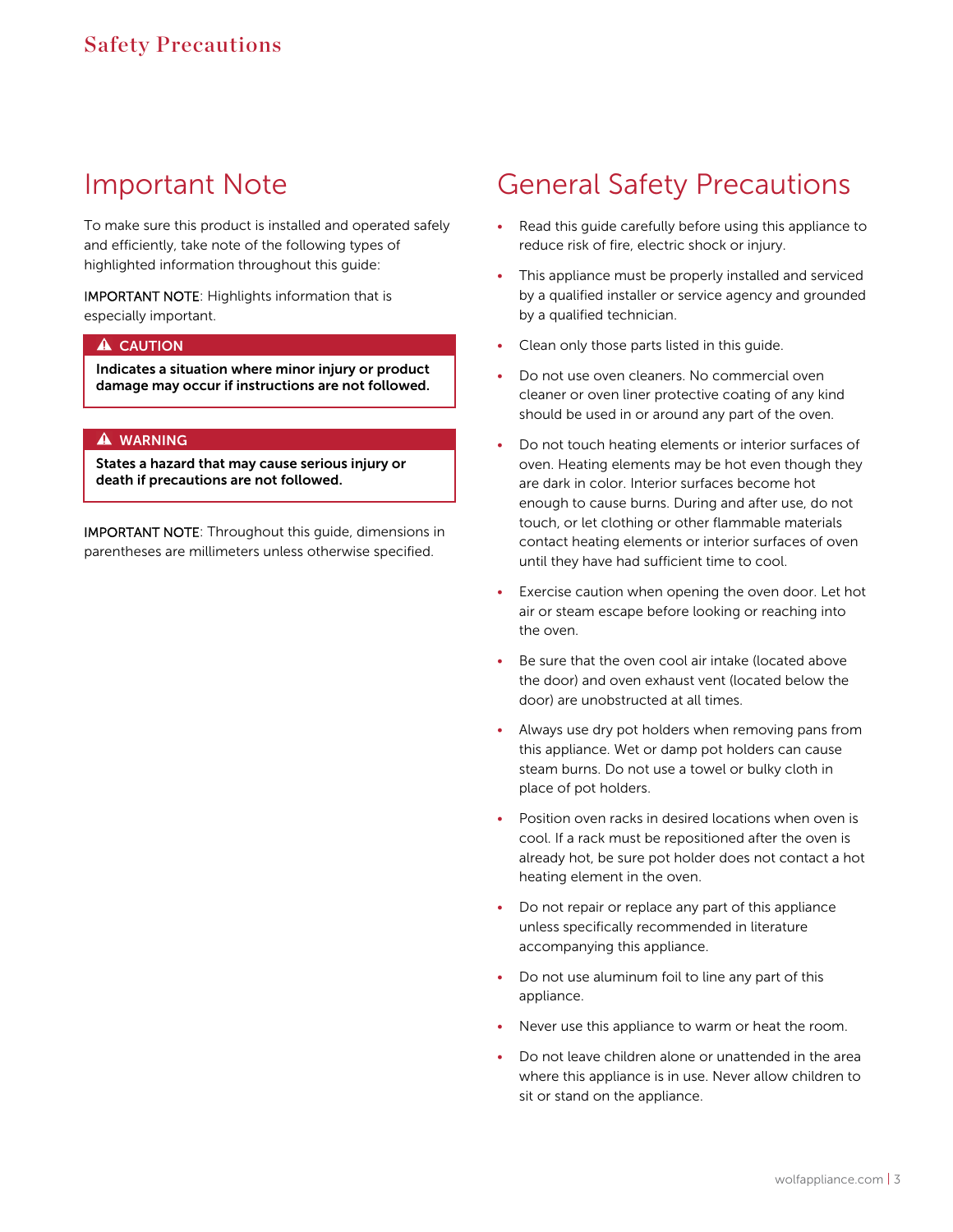### General Safety Precautions

- Do not store items of interest to children above or at the back of this appliance, as they could climb on the appliance to reach items and be injured.
- Do not use water on grease fires. Smother the flame or use a dry chemical or foam-type extinguisher.
- Do not heat unopened food containers, such as baby food jars and cans. Pressure build-up may cause the container to burst and cause injury.
- Do not store or use gasoline or other flammable vapors and liquids in the vicinity of this or any other appliance.
- Do not clean oven gasket; rubbing or moving the gasket may compromise the door seal.
- Wear proper apparel. Loose-fitting or hanging garments should never be worn while using this appliance.

#### **A** CAUTION

Before using self-clean, remove broiler pan, oven racks, oven rack guides, and any other utensils.

#### **A** WARNING

PROPOSITION 65 FOR CALIFORNIA RESIDENTS Cancer and Reproductive Harm [www.P65Warnings.ca.gov](http://www.P65Warnings.ca.gov)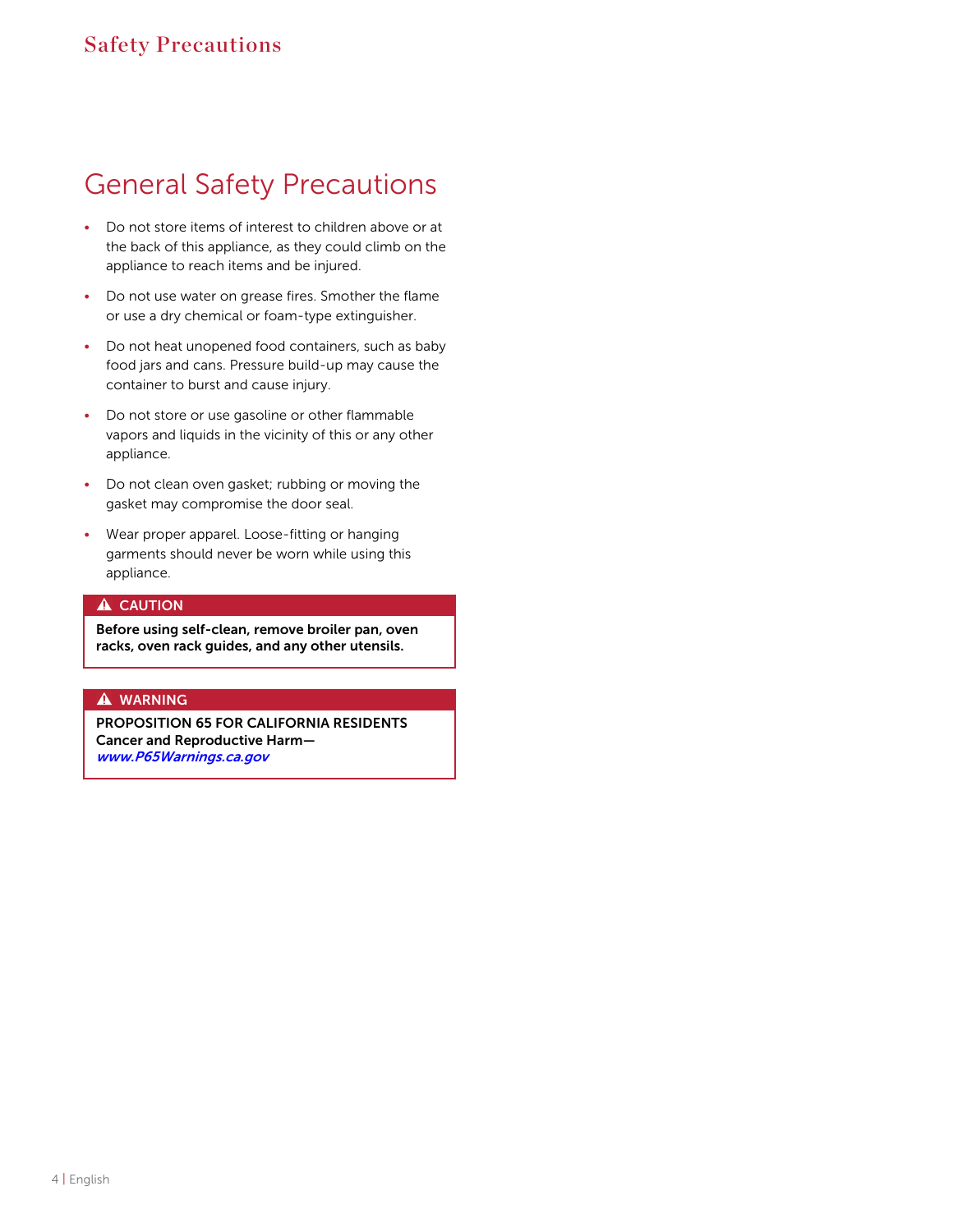# E Series Features Features

### FEATURES

|  | Product rating plate (lower oven for double ovens) |  |  |  |
|--|----------------------------------------------------|--|--|--|
|--|----------------------------------------------------|--|--|--|

- Adjustable oven rack
- Full-extension oven racks
- Control panel
- Touchscreen
- Convection fans
- Temperature probe receptacle
- Halogen lighting

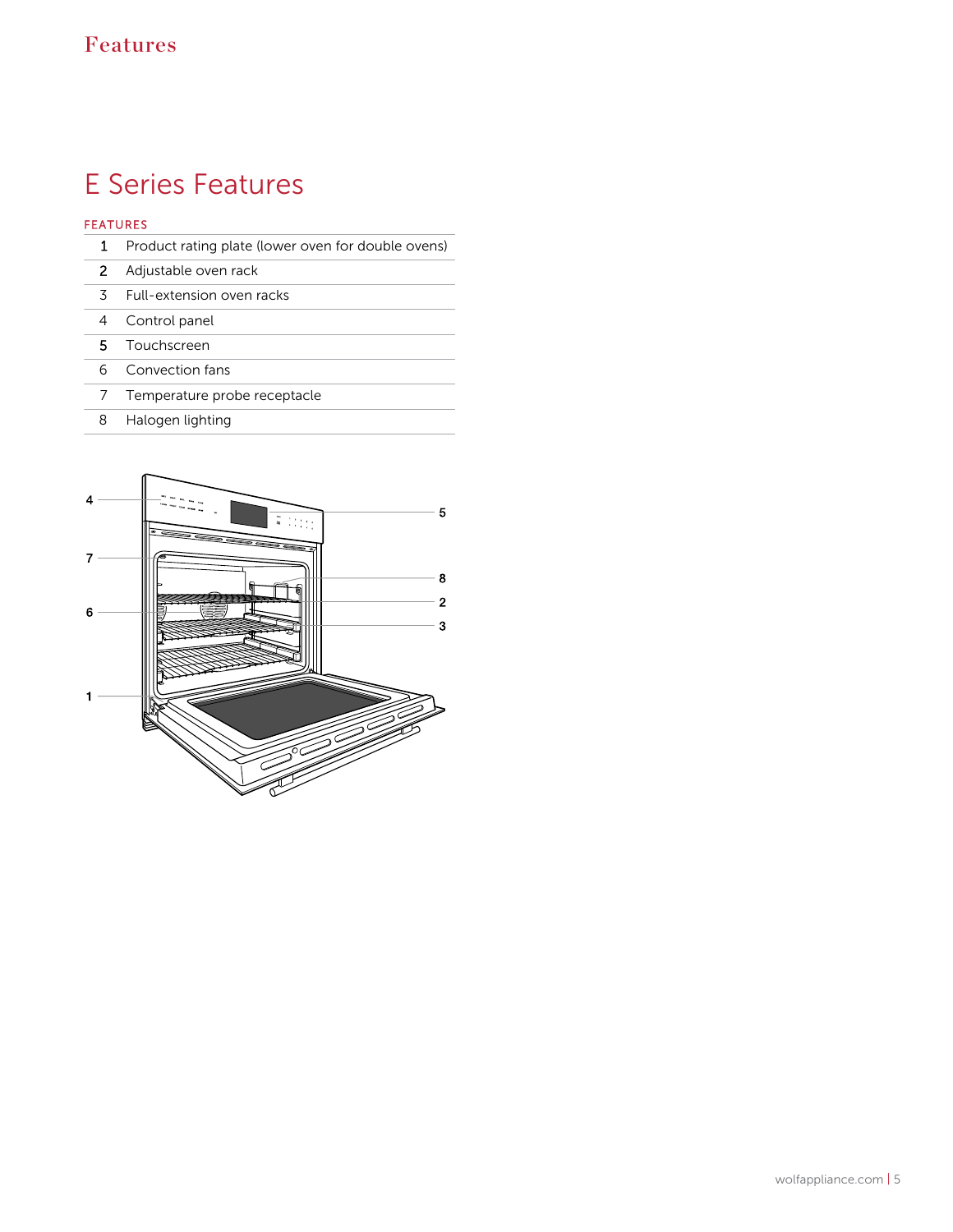### Getting Started

### **Controls**

Wolf E Series Ovens use a combination of a control panel and touchscreen. The oven has ten cooking modes— Bake, Convection, Roast, Convection Roast, Broil, Proof, Warm, Gourmet, Stone, and Dehydrate. Convection, Gourmet, Stone, and Dehydrate are not available for the lower oven on double ovens. Stone and Dehydrate require accessories.



Touchscreen (double oven shown)



Control panel (single oven)



#### Control panel (double oven)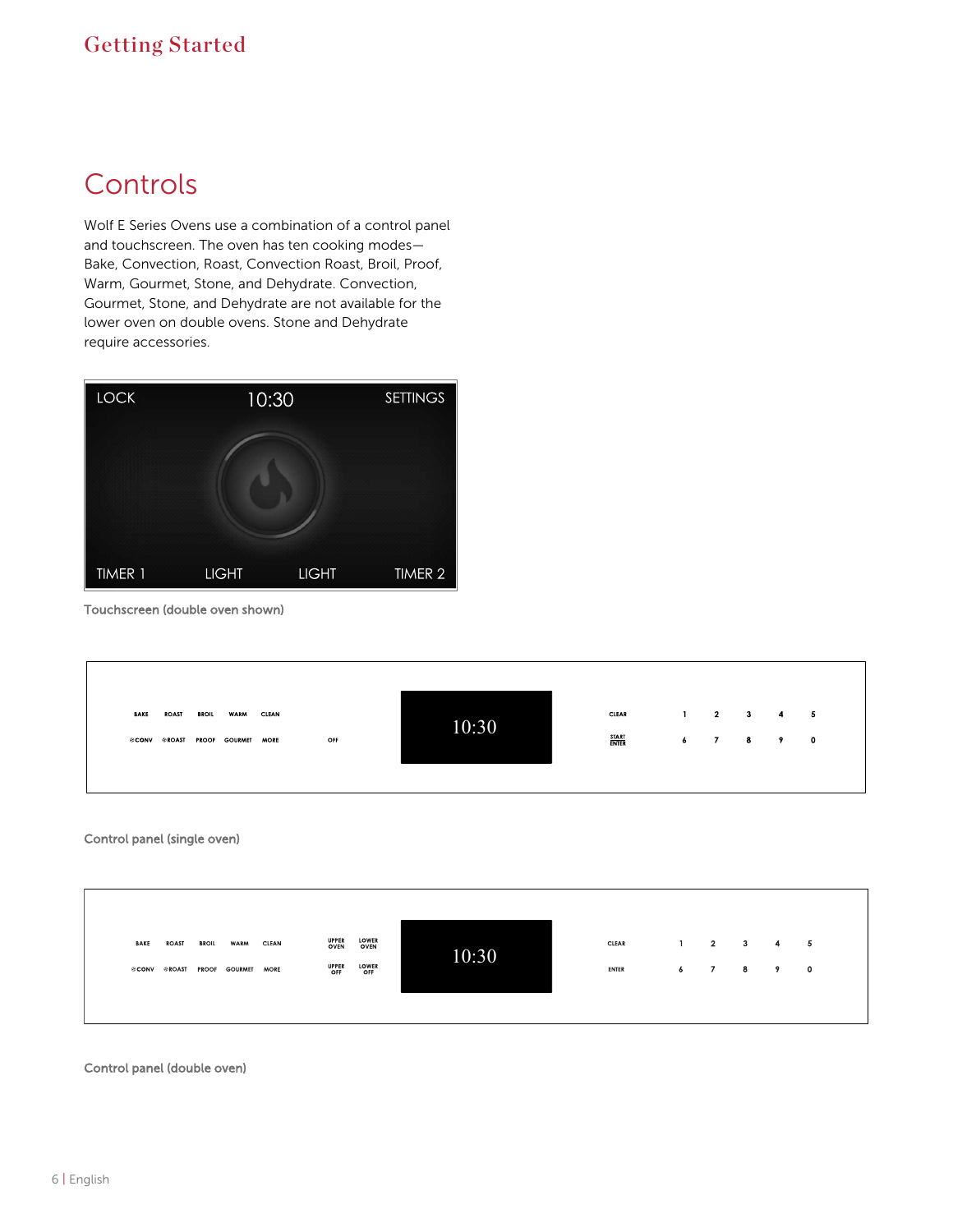# Control Operation

- 1 Touch the desired cooking mode or touch More to access additional modes. For double ovens, touch Upper On or Lower On to select the oven.
- 2 Touch Start/Enter to select the preset temperature or use the number pads to change the temperature. Touch Clear at any time to go back.
- 3 Touch Start/Enter.

## Prior to Use

To ensure that all residual oil from the manufacturing process has been removed, each oven must go through the following procedure:

- 1 Clean the oven thoroughly with hot water and a mild detergent. Rinse and dry with a soft cloth.
- 2 Turn on ventilation. Some smoke and odor is normal.
- 3 Touch or turn the knob to <sup>®</sup> Roast (Roast for the lower oven), and adjust the temperature to 500°F (260°C) for one hour.
- 4 Touch OFF and allow the oven to cool with the door closed.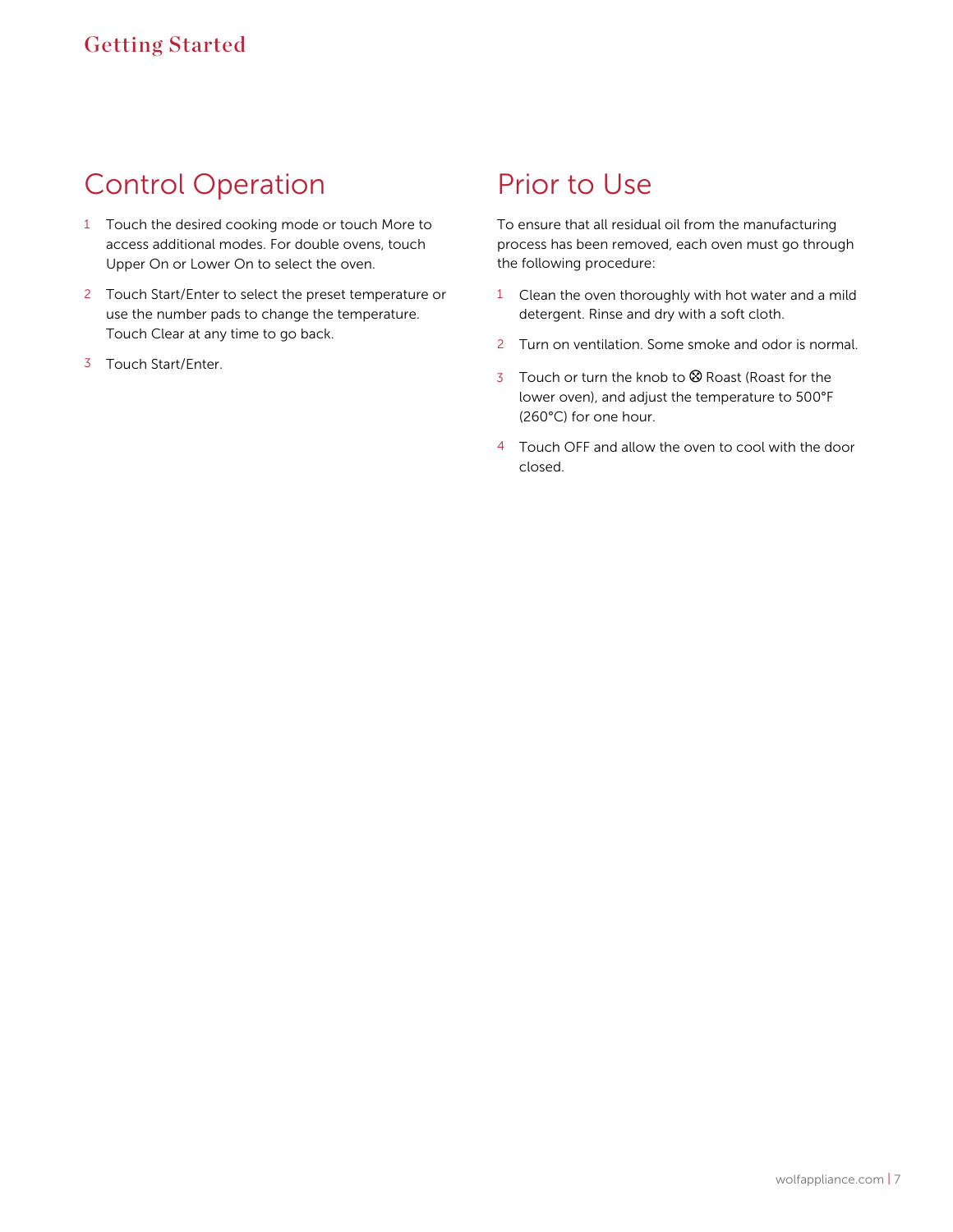### Preheat

During preheat, the oven is heated as quickly and evenly as possible and is not ideal for cooking. Preheat should be used for all cooking modes except Broil, Proof, Warm, Dehydrate, and some modes in Gourmet. Once preheat is complete, a chime indicates the oven has reached set temperature.

# Connect This Appliance

Connect this appliance to remotely monitor and control it. Connecting requires a wireless router, an Internet connection with a network name and password, and a compatible mobile device. There is no limit to the number of appliances you can connect to an account. Connecting appliances is optional.

- 1 Download the free Sub-Zero Group Owner's App from the Apple App Store or Google Play.
- 2 With Bluetooth enabled on the device, stand within a few feet of the appliance, open the app, and follow the on-screen instructions.
- 3 Log in or create an account.
- 4 Tap Add An Appliance or tap + in the upper right of the screen to add appliances. To identify which appliance to pair, open the appliance door.
- 5 Tap  $+$  next to the appliance to select it. If identical appliances appear, an additional step identifies which appliance to pair.
- 6 Tap Pair Via Bluetooth. Wait for setup to complete, then tap Set Up Your Appliance For Pairing.
- 7 Tap Choose a Network on the Connect Your Appliance to Wi-Fi screen.
- 8 Select the home Wi-Fi network and enter the network password.
- 9 Tap Turn on Notification to allow notifications about the appliance (for example, door left ajar).
- 10 Tap Done on the Success screen to complete the setup.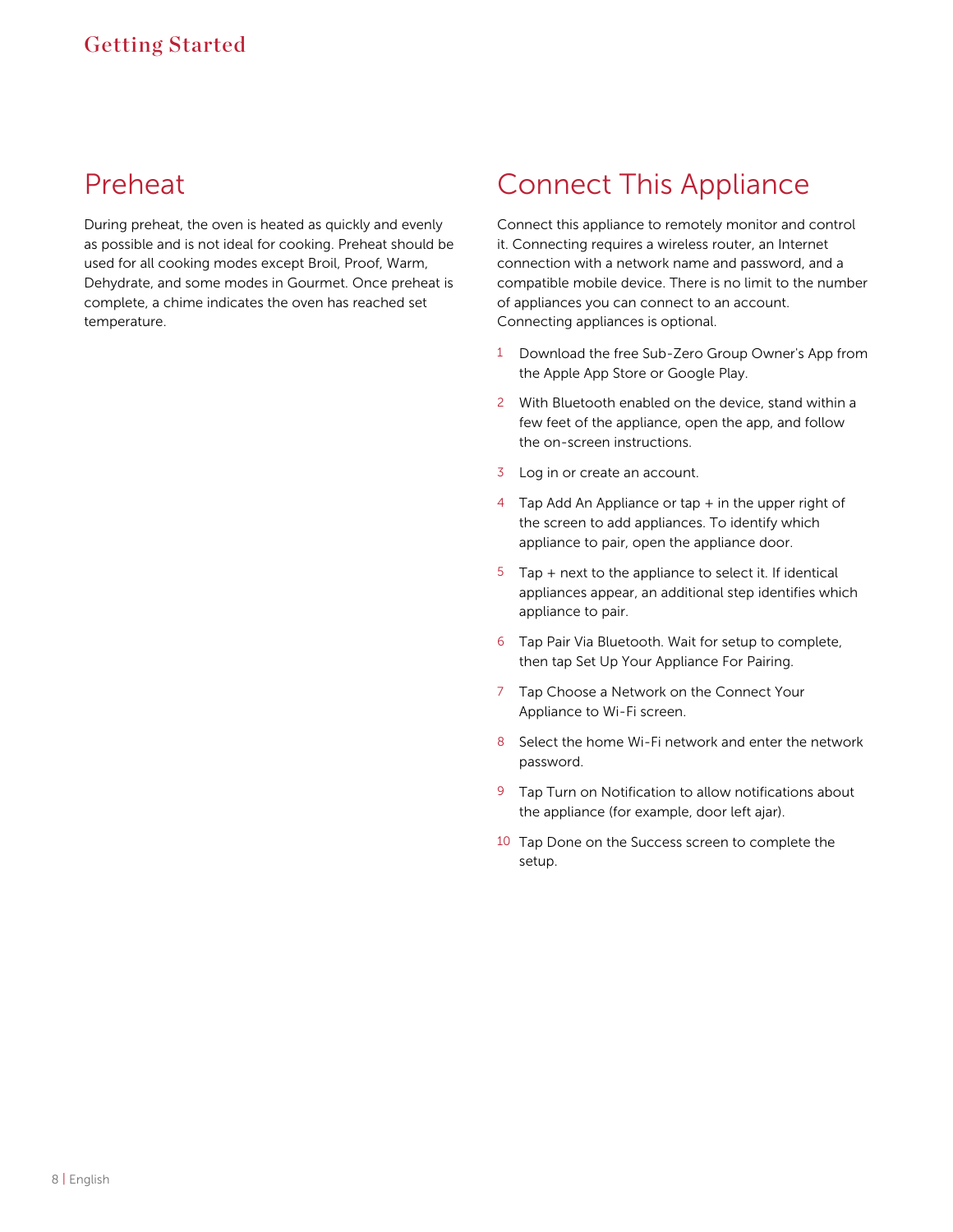## Oven Rack Guides

To insert the rack guides in the oven:

- 1 Locate the mounting screws on the oven side walls.
- 2 Place the rack guide mounting tabs over the top screws.
- 3 Pivot the rack inward, and slide it down until it is fully seated.



# Standard Racks

To insert a standard rack in the oven:

- 1 Place the rack anti-tip lock under the side rack guide rails.
- 2 Slide the rack back, and lift it up to clear the rack stops.
- 3 Continue to slide the rack back until it is completely inside the oven.

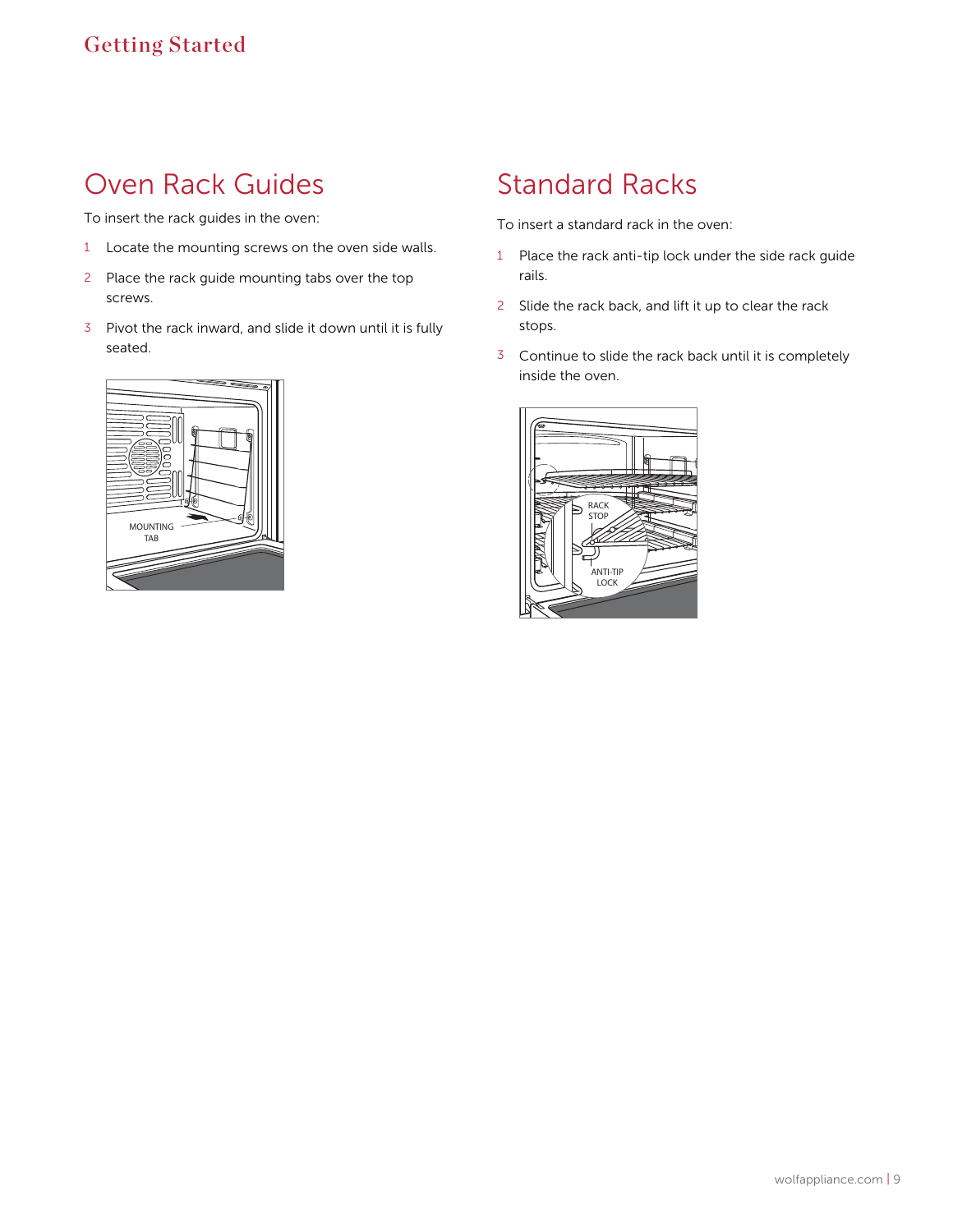# Full-Extension Racks Racks

To insert a full-extension rack in the oven:

- 1 Place the rack anti-tip lock under the side rack guide rails.
- 2 Slide the rack back and lift up to clear the rack stops.
- 3 Continue to slide the rack back until completely inside the oven.



### Broiler Pan

For broiling, use the two-piece broiler pan and rack included with the range.

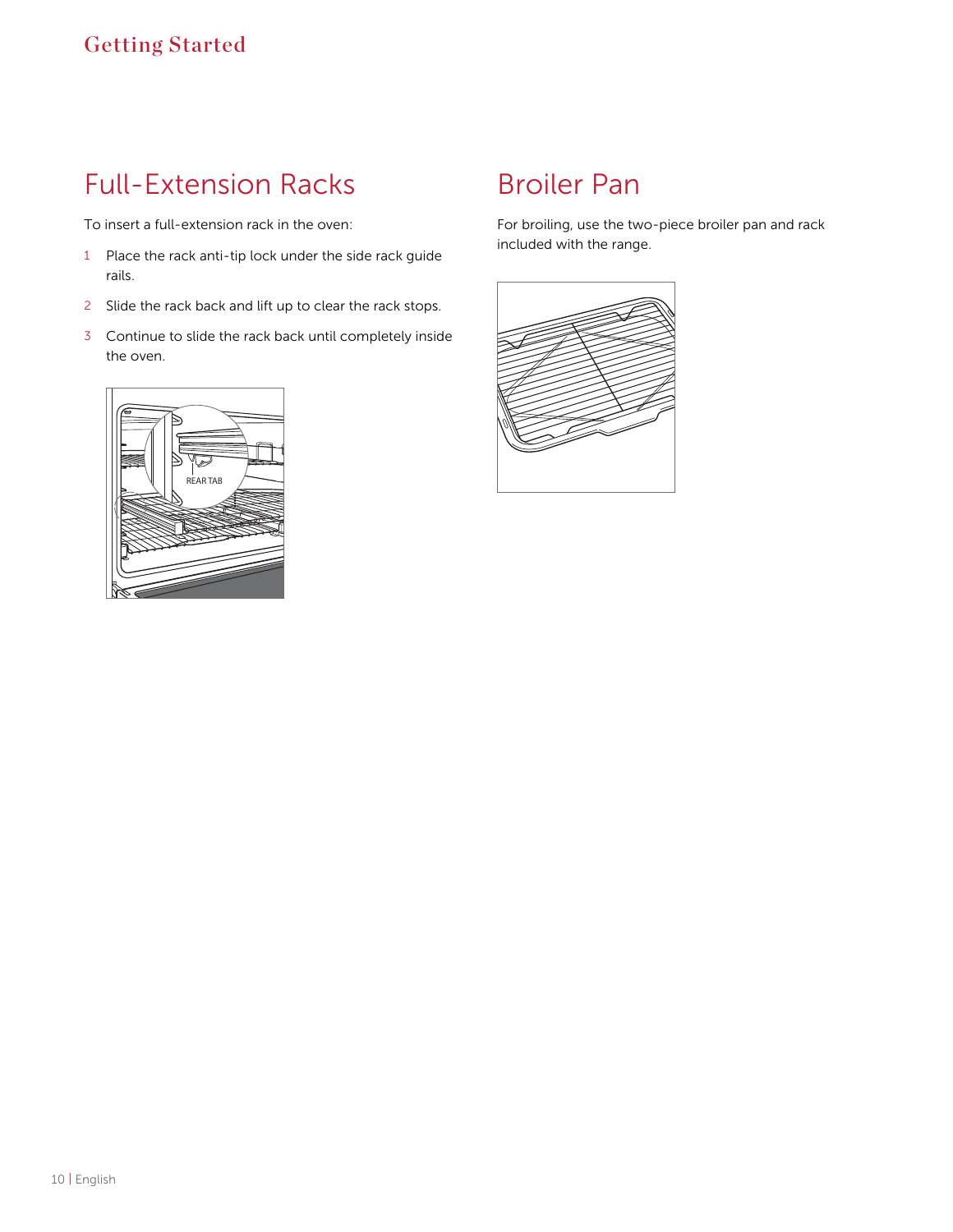### Temperature Probe

Use only the temperature probe shipped with this appliance. The temperature probe measures the internal temperature of food while cooking. The probe can be used to monitor the temperature without setting a desired temperature and can be used with all cooking modes except Broil, Proof, and Dehydrate.

#### **A** CAUTION

The probe and probe receptacle will be very hot. Handle with care.

#### **A** CAUTION

Pull straight down when removing the probe from the receptacle. Bending or pulling the probe at an angle during removal may damage the probe and oven. Do not place a rack or accessory in rack position six when using the probe, as it interferes with probe removal.

- 1 Preheat the oven to the desired oven temperature in the desired mode.
- 2 Completely insert the probe into the thickest area of the food.



3 When preheat is complete, place food in the oven.

4 Insert the connector into the probe receptacle, then close the door.



- 5 Touch Probe on the touchscreen.
- 6 Touch Start/Enter on the control panel to select the preset temperature. To change the temperature, use the control panel to select the desired temperature, then touch Start/Enter.
- 7 A chime indicates the temperature is 5°F (1°C) below the set temperature. The oven chimes and the set temperature flashes when the internal temperature reaches the setpoint.
- 8 Remove, then reinsert the probe to verify the internal temperature.
- 9 Touch the flashing temperature to clear.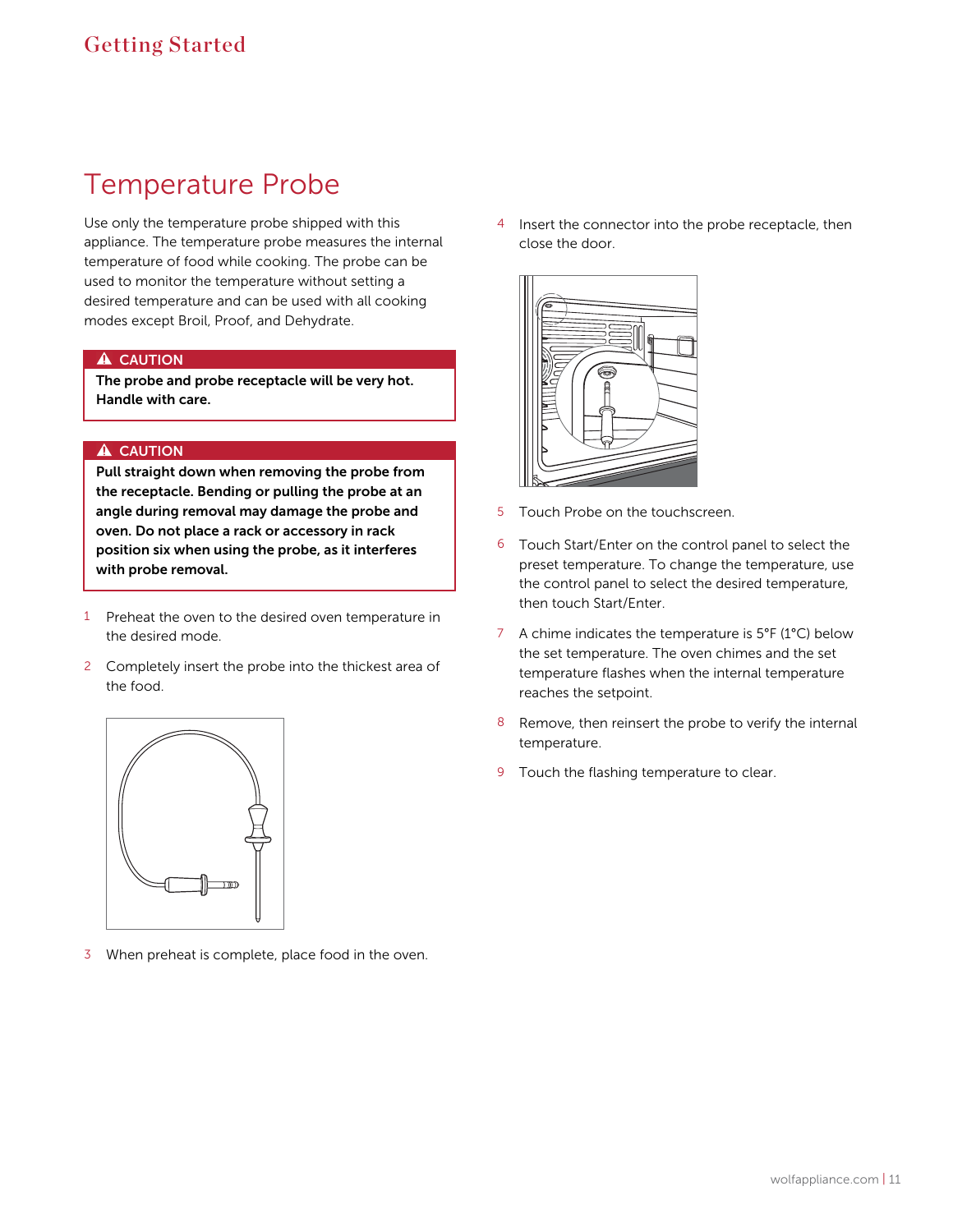### Getting Started

### Gourmet

Gourmet provides a variety of quick and convenient meal preparations. Gourmet also provides recommendations for ideal rack positions and tips to ensure cooking confidence.

Choose from six categories—Meat, Fish, Baked Goods, Pizza, Vegetables, and One Dish Meals. Each category can be refined to ensure the most effective cooking mode and rack position to create a cooking masterpiece.

- 1 Touch Gourmet.
- 2 Use the touchscreen to select the desired settings.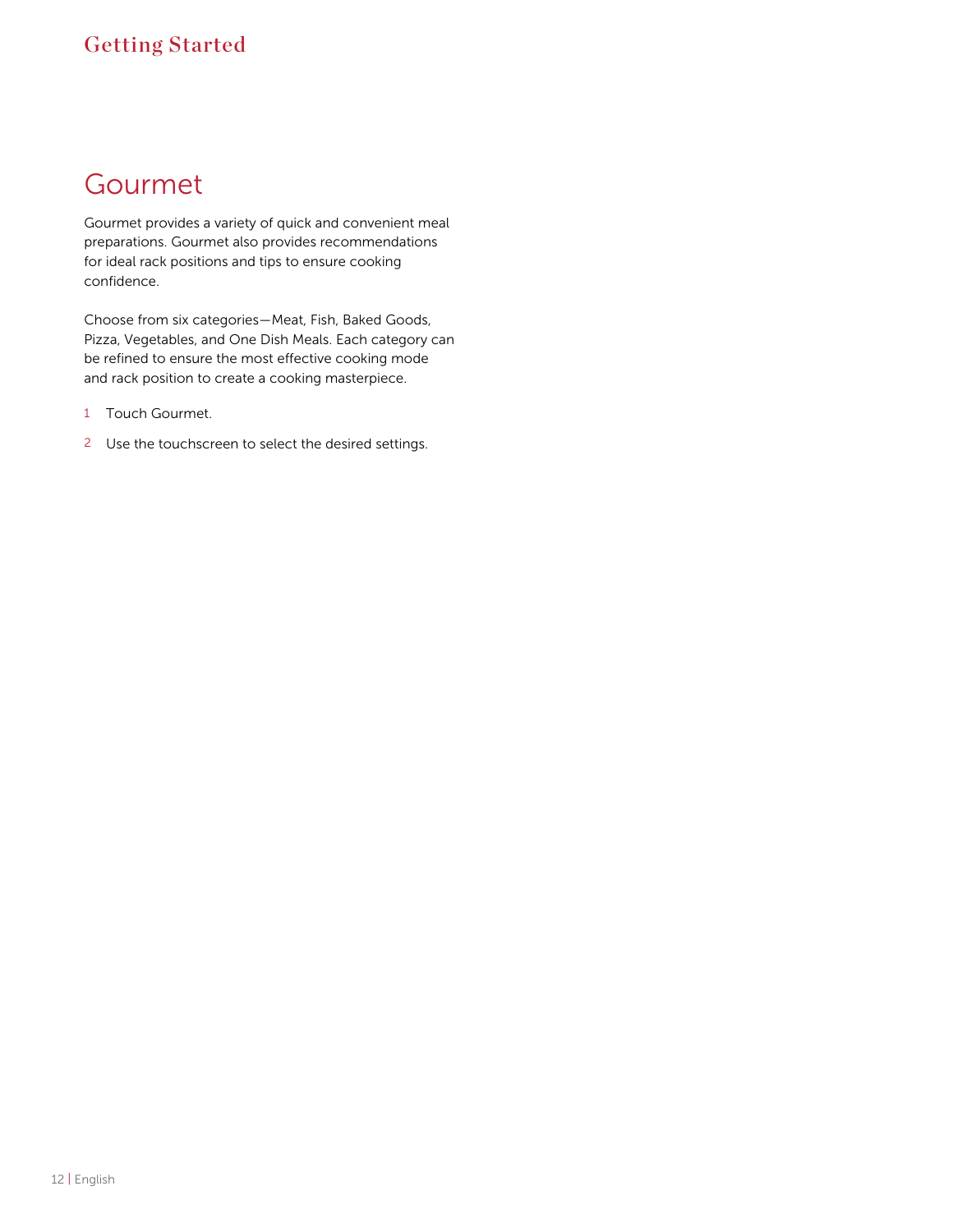### Gourmet Guide

| <b>Type</b>           | Food           | Option                                                   |
|-----------------------|----------------|----------------------------------------------------------|
|                       | Beef*          | steak, tenderloin, roast, prime rib, meatloaf, slow cook |
|                       | Poultry*       | whole bird, fresh pieces, whole breast                   |
| <b>MEAT</b>           | Pork*          | ribs, tenderloin, roast, steak, chop, whole ham          |
|                       | $Lamb*$        | leg, roast, rib rack                                     |
|                       | Steak*         |                                                          |
| <b>FISH</b>           | Fillet*        |                                                          |
|                       | <b>Breaded</b> |                                                          |
|                       | Cookies        |                                                          |
|                       | Cake           | sheet, fluted, angel, pound, cupcakes                    |
| <b>BAKED GOODS</b>    | Pie            | single crust, double crust                               |
|                       | <b>Bread</b>   | quick bread, yeast loaf, yeast rolls, biscuits           |
|                       | Fresh          |                                                          |
| <b>PIZZA</b>          | Par-Baked      |                                                          |
|                       | Calzone        |                                                          |
|                       | Roasted        |                                                          |
| <b>VEGETABLES</b>     | Sweet Potato*  |                                                          |
|                       | Baked Potato*  |                                                          |
|                       | Casserole*     |                                                          |
| <b>ONE DISH MEALS</b> | Lasagna*       |                                                          |
|                       | Quiche         |                                                          |

*\*Does not require preheat.*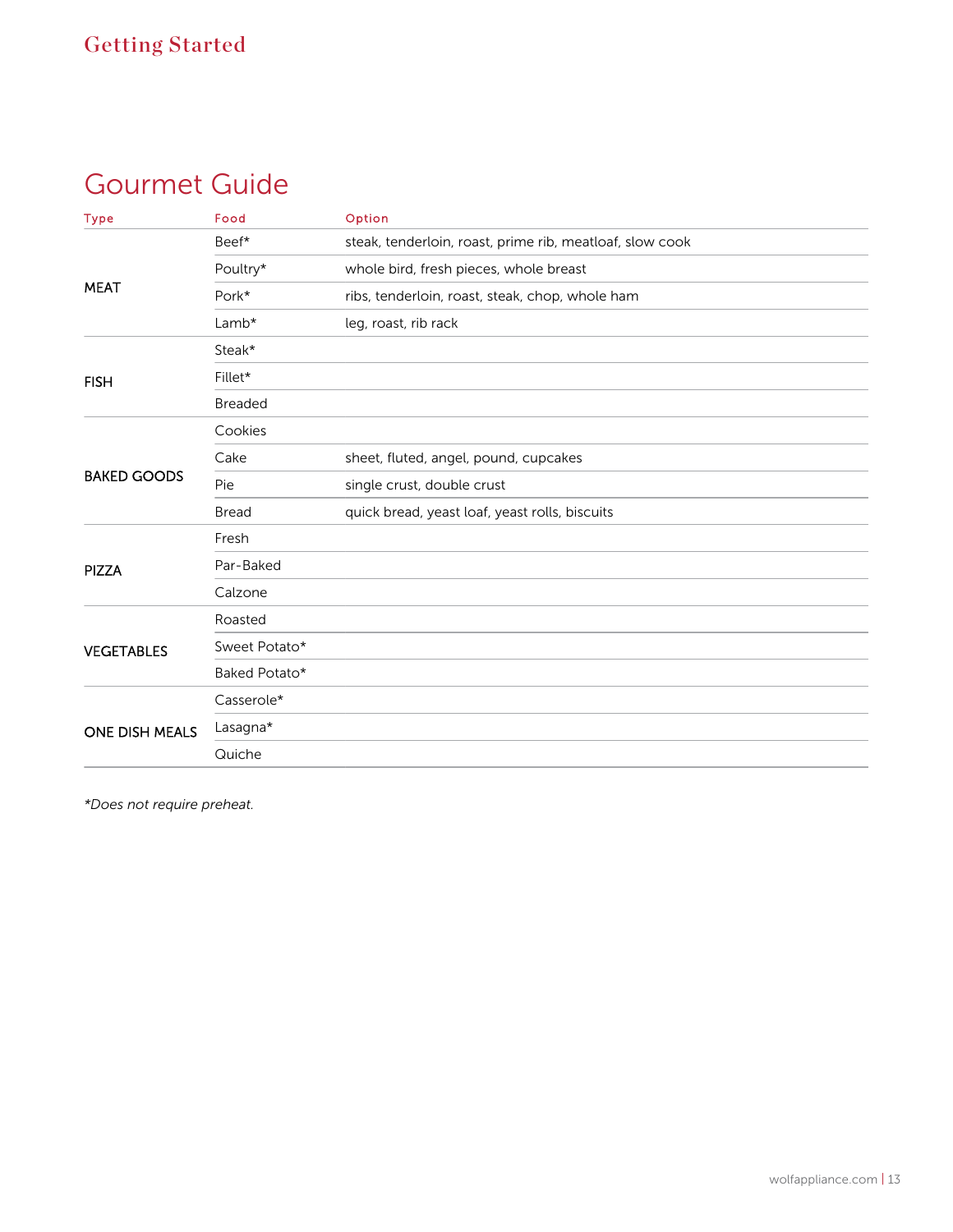# Cooking Modes Modes

| <b>MODE</b>             | <b>PRESET</b>             | <b>RANGE</b>                      | <b>PROBE USES</b> |                                                                                                                                                                                                    |  |
|-------------------------|---------------------------|-----------------------------------|-------------------|----------------------------------------------------------------------------------------------------------------------------------------------------------------------------------------------------|--|
| <b>BAKE</b>             | 350°F (175°C)             | 200-550°F<br>$(95-290^{\circ}C)$  | $\star$           | Best for single-rack cooking, primarily baked foods.<br>Use for standard recipes.                                                                                                                  |  |
| <b>CONVECTION</b>       | 325°F (165°C)             | 200-550°F<br>$(95-290°C)$         | $\star$           | Uniform air movement makes it possible to multi-level<br>rack cook with even browning.                                                                                                             |  |
| <b>ROAST</b>            | 350°F (175°C)             | 200-550°F<br>$(95-290^{\circ}C)$  | $\star$           | Best for roasting less tender cuts of meat, such as<br>chuck roasts and stew meat that should be covered.                                                                                          |  |
| <b>CONVECTION ROAST</b> | 325°F (165°C)             | 200-550°F<br>$(95-290°C)$         | $\star$           | Gently browns exterior and seals in juices. Perfect for<br>roasting tender cuts of beef, lamb, pork, and poultry.                                                                                  |  |
|                         | High                      | 550°F (290°C)                     |                   | Best for broiling meats, fish, and poultry pieces up to                                                                                                                                            |  |
| <b>BROIL</b>            | Med                       | 450°F (230°C)                     |                   | 1" thick. Use a two-piece broiler pan and always broil                                                                                                                                             |  |
|                         | Low                       | 350°F (175°C)                     |                   | with the oven door closed. Does not require preheat.                                                                                                                                               |  |
| <b>PROOF</b>            | 85°F (30°C)               | 85-110°F<br>$(30-45^{\circ}C)$    |                   | Ideal for proofing or rising bread dough.                                                                                                                                                          |  |
| <b>WARM</b>             | 180°F (80°C)              | 140-200°F<br>$(60 - 95^{\circ}C)$ | $^\star$          | Designed to keep foods at serving temperature.                                                                                                                                                     |  |
| <b>GOURMET</b>          |                           |                                   | $\star$           | Gourmet provides quick and convenient meal<br>preparations with recommendations for cooking<br>mode and rack position. Preset temperature and<br>range are dependent on food and desired doneness. |  |
| <b>STONE</b>            | 450°F<br>$(230^{\circ}C)$ | 200-550°F<br>$(95-290°C)$         | $\star$           | Baking on a ceramic stone. Great for pizza and bread.<br>Stone accessory required.                                                                                                                 |  |
| <b>DEHYDRATE</b>        | 135°F (60°C)              | 110-170°F<br>$(45 - 75^{\circ}C)$ |                   | Dry a variety of fruits, vegetables, herbs, and meat<br>strips. Accessory racks required.                                                                                                          |  |

NOTE: The temperature probe can be used with all cooking modes except Broil, Proof, and Dehydrate.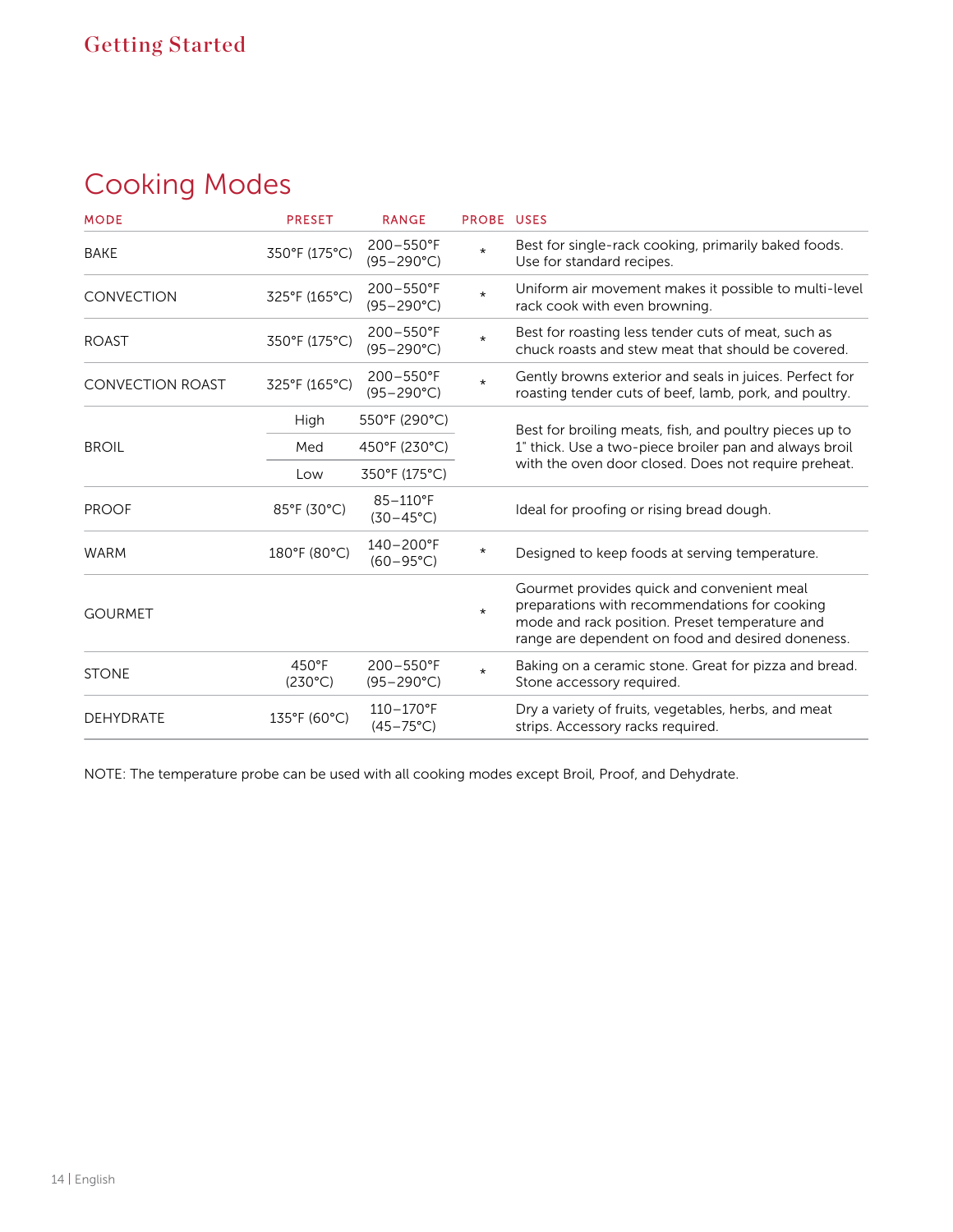## Control Lock

The lock feature prevents unwanted control pane and touchscreen operation. The lock feature must be reset after a power outage.

- 1 Touch and hold Lock for three seconds to lock.
- 2 Touch and hold Lock for three seconds to unlock.

### Oven Light

The oven light turns on automatically when the door is open and off when closed. To turn the light on while the door is closed, touch Light on the touchscreen. For a double oven, touch Light on the right of the touchscreen for the lower oven.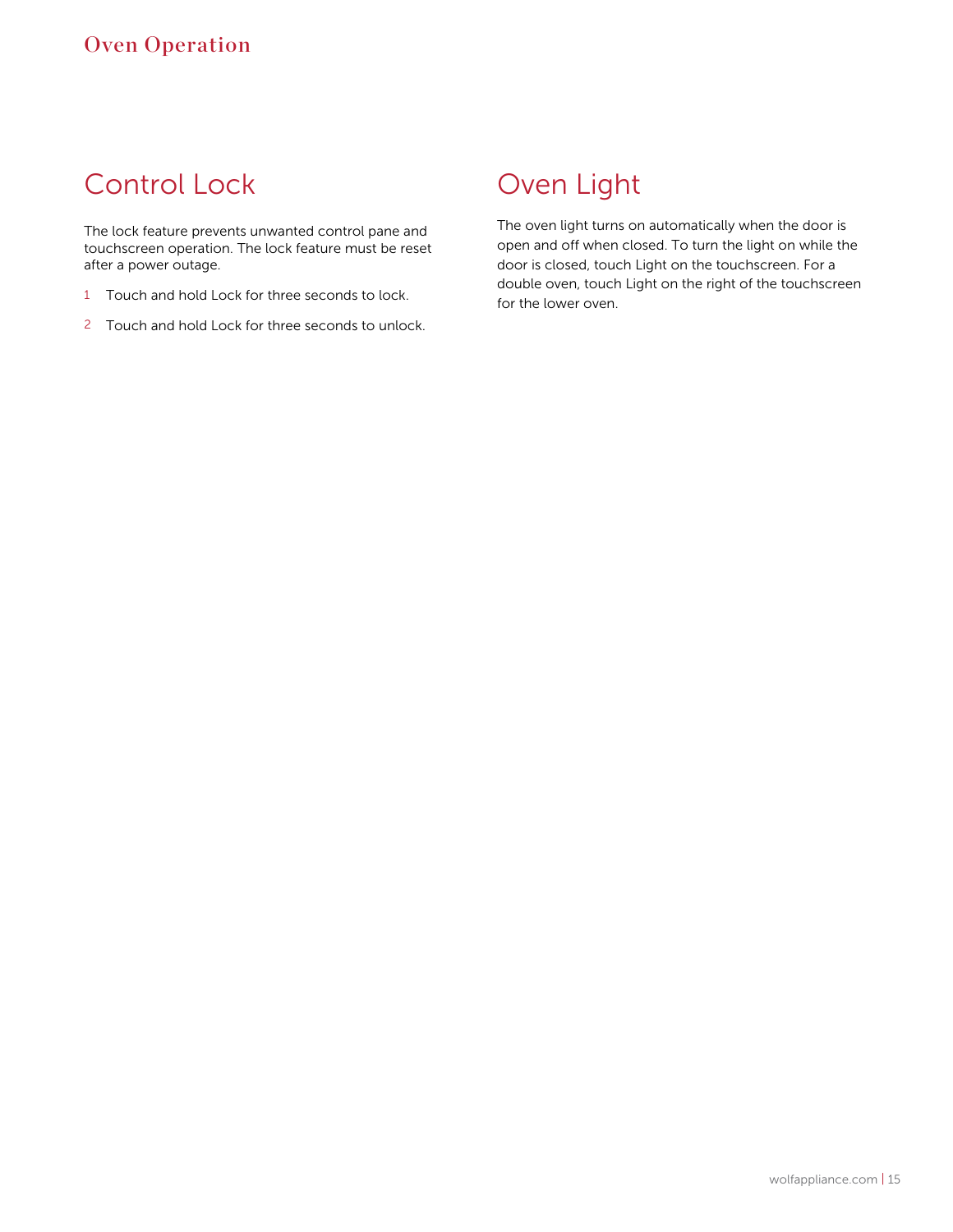# **Clock**

The clock is visible on the touchscreen during all cooking modes. It is very important the clock is set to the correct time if a timed cook feature is used. The clock must be reset after a power outage.

The clock sets automatically if the unit is connected to Wi-Fi. Refer to Connect This Appliance for more information.

Setting the clock:

- 1 Touch Settings, then select Time.
- 2 Touch 12-Hour or 24-Hour mode and use the control panel to set the time.
- 3 Select AM or PM, then touch Start/Enter. A chime indicates the clock is set.

Time can also be adjusted by touching the time on the touchscreen.

### Timer

Each timer can be set for a maximum of 99 hours and 59 minutes. Once a time is set, the countdown is illuminated on the touchscreen. The timer is independent from the oven. Setting the timer does not affect cook time or stop time.

Setting timer:

- 1 Touch Timer 1 or Timer 2.
- 2 Use the control panel to set the duration, then touch Start/Enter. A chime indicates the timer is set.
- 3 To cancel or edit, touch the countdown time on the touchscreen.
- 4 The timer chimes with one minute remaining. The timer chimes and flashes when complete.
- 5 Touch the flashing time to clear.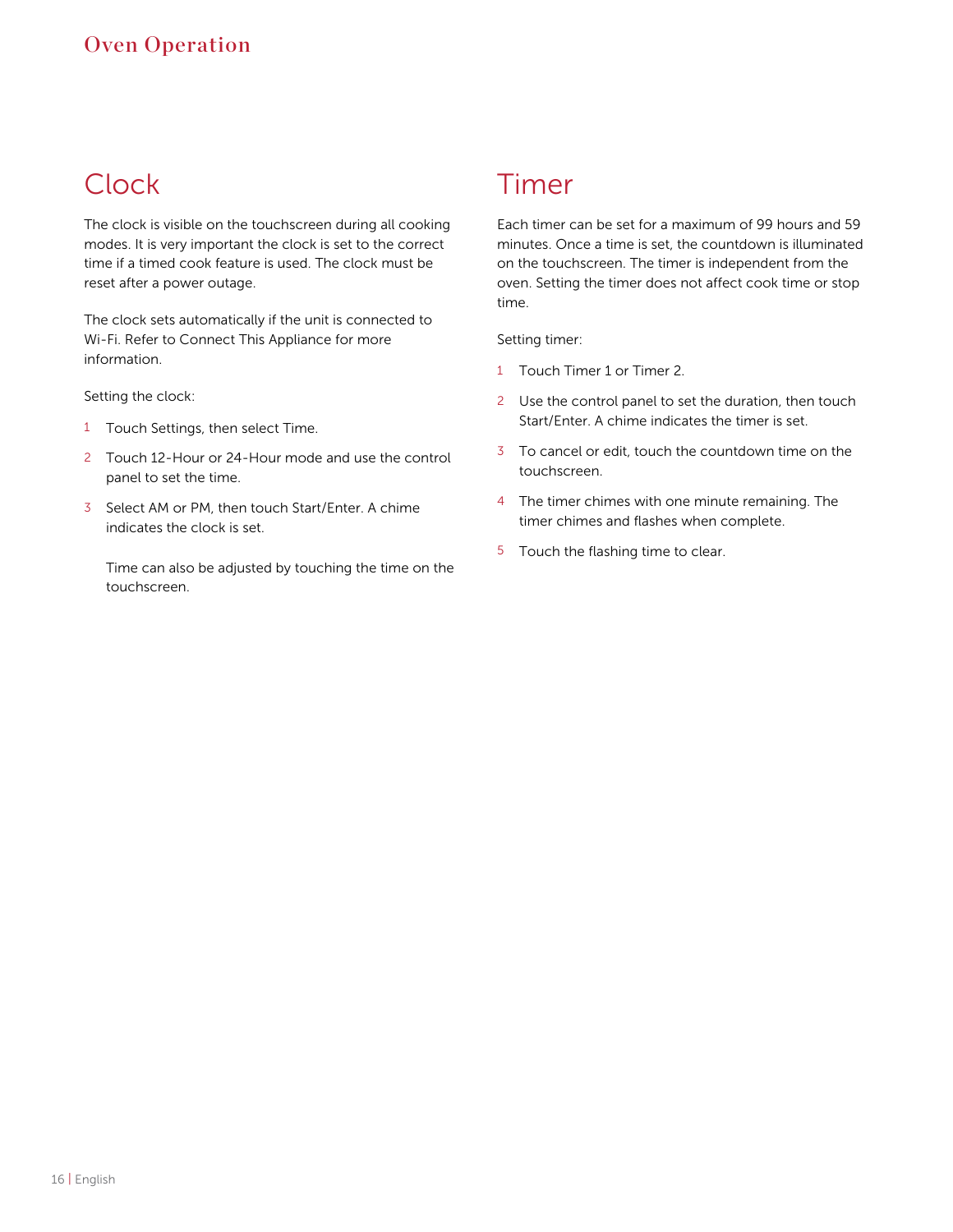### Extended Options

Touch Settings to access extended options. Use the slide bar to scroll to the desired option and touch the option to select. If more information is needed, touch Info.

#### OPTION

| Time                                                                                 | Select 12 hour or 24 hour.                     |  |  |  |  |  |
|--------------------------------------------------------------------------------------|------------------------------------------------|--|--|--|--|--|
| Sabbath                                                                              | Turn Sabbath on or off.                        |  |  |  |  |  |
| Clock                                                                                | Select digital, analog, blank, or logo.        |  |  |  |  |  |
| Connect                                                                              | Turn connect on or off.*                       |  |  |  |  |  |
| Standby                                                                              | Turn standby power on or off.                  |  |  |  |  |  |
| Select: English, Spanish, French,<br>Language<br>Italian, German, Dutch, or Chinese. |                                                |  |  |  |  |  |
| Units                                                                                | °F/Imperial or °C/Metric.                      |  |  |  |  |  |
| Showroom                                                                             | For showroom use only.                         |  |  |  |  |  |
| Info                                                                                 | Access helpful tips and product<br>information |  |  |  |  |  |
| About                                                                                | For service only.                              |  |  |  |  |  |
| <b>Temp Offset</b>                                                                   | For service only.                              |  |  |  |  |  |
| Calibration                                                                          | Adjust display calibration.                    |  |  |  |  |  |
| Sound                                                                                | Mute, 1-5 and high, medium, low.               |  |  |  |  |  |
| Brightness                                                                           | Adjust display brightness: 0-100%.             |  |  |  |  |  |

*\*To connect to the Sub-Zero Group Owner's App, connect must be turned on.*

# Timed Cook

Timed Cook automatically turns the oven off at a specified time. The oven begins to heat immediately and turns off at the desired stop time. If preheat is required, the preheat time must be accounted for when determining the cooking duration. The clock must be set to the correct time to function properly. Use in any cooking mode except Broil, Gourmet, or Stone. The temperature probe cannot be used during Timed Cook.

- 1 Touch the desired cooking mode and select the desired temperature.
- 2 Touch Timed Cook, then select the desired cooking duration.
- 3 Touch Start/Enter to start.
- 4 To cancel, touch the flashing duration/stop time on the touchscreen.
- 5 The oven turns off automatically when the cook time is complete.
- 6 Touch Off to clear.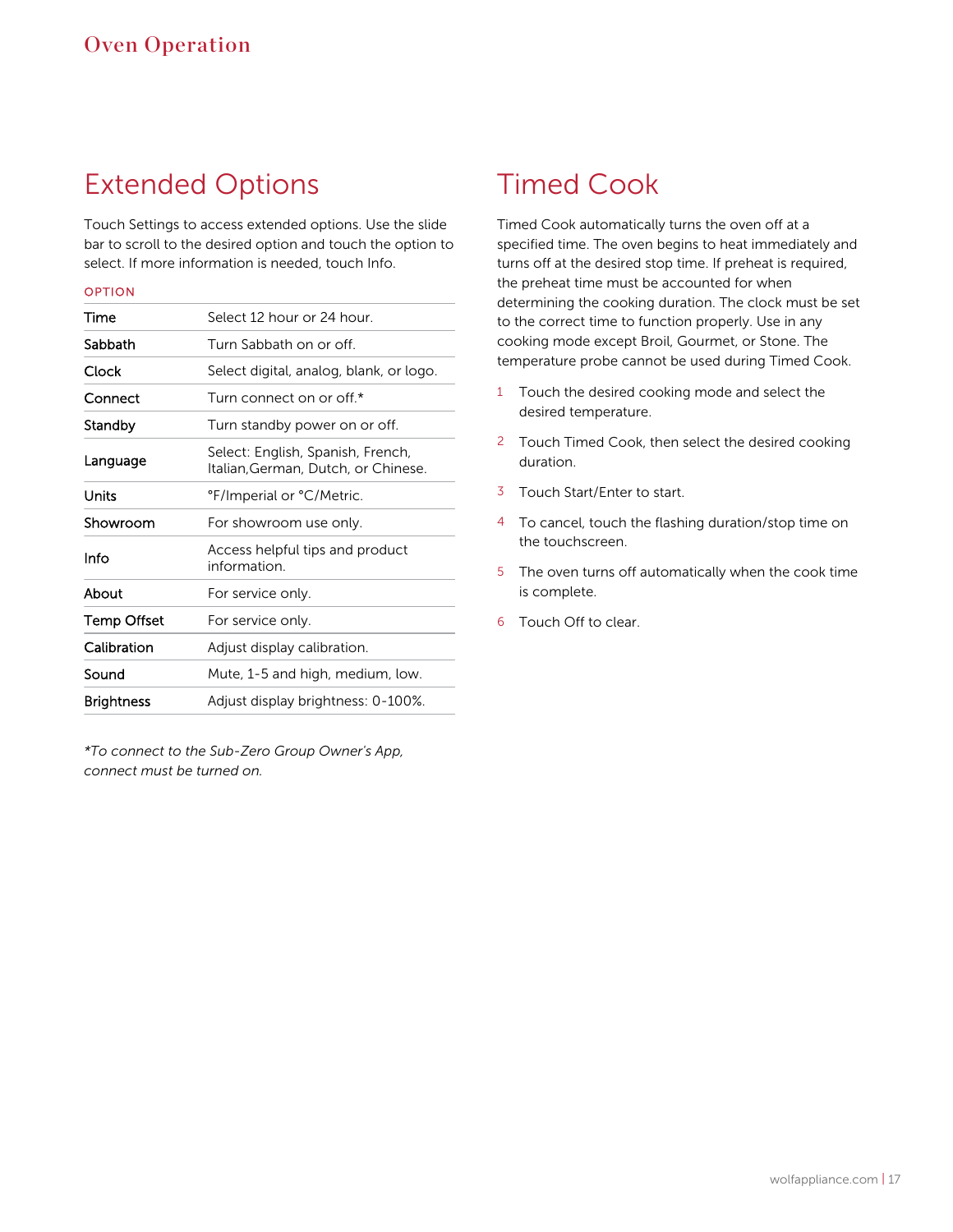### Delayed Start Delayed Start

Delayed Start automatically turns the oven on and off at specified times. The oven stays idle until the desired start time and turns off at the desired stop time. If preheat is required, the preheat time must be accounted for when determining the cooking duration. The clock must be set to the correct time to function properly. Use in any cooking mode except Broil, Gourmet, or Stone. The temperature probe cannot be used during Delayed Start.

- 1 Touch the desired cooking mode and select the desired temperature.
- 2 Touch Timed Cook, then select the desired cooking duration.
- 3 Use the control panel to select the desired stop time, then touch Start/Enter.
- 4 To cancel, touch the flashing duration/stop time on the touchscreen.
- 5 The oven turns off automatically when the cook time is complete.
- 6 Touch Off to clear.

### Clean

### **A** CAUTION

During Clean, exterior surfaces may get hotter than usual. Children should be kept away.

During Clean, the oven is heated to an extremely high temperature to burn off food soil. The oven lights are disabled. Clean lasts approximately four hours.

Porcelain is made from natural products and, therefore, can chip or develop fine lines and cracks due to the expansion and contraction that occurs as oven temperature fluctuates (particularly when the selfcleaning function is employed). This can result in cosmetic imperfections, such as a cloudy, dull, or scratched appearance. Cosmetic imperfections may be more visible in a colored oven cavity.

IMPORTANT NOTE: For double ovens, the other oven cannot be used during Clean.

- Turn on ventilation. Some smoke and odor is normal.
- 2 Touch Clean.
- 3 Touch Start/Enter, then open the oven door.
- 4 Remove the oven racks and rack guides, then touch Ok.
- 5 The oven door locks and stays locked until cleaning is complete and the oven temperature is below 550°F (290°C).
- 6 Touch Off to clear.

#### DELAYED CLEAN

- 1 Turn on ventilation. Some smoke and odor is normal.
- 2 Touch Clean.
- 3 Touch Delayed Clean and use the control panel to select the desired start time, then touch Start/Enter.
- 4 Remove the oven racks and rack guides, then touch Ok.
- 5 The oven door locks and stays locked until cleaning is complete and the oven temperature is below 550°F (290°C).
- 6 Touch Off to clear.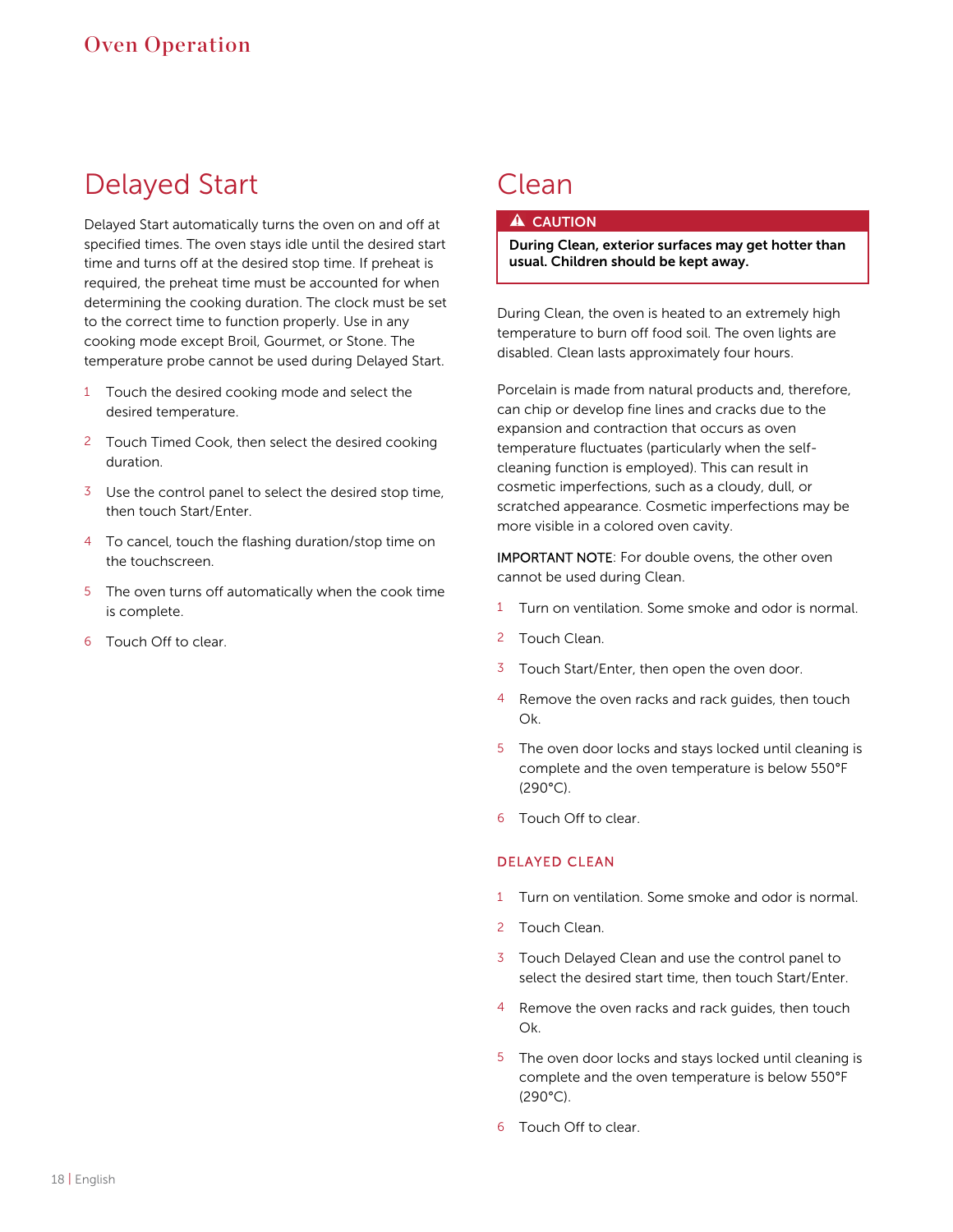### Sabbath

This appliance is certified by Star-K to meet strict religious regulations in conjunction with specific instructions found at *[www.star-k.org](http://www.star-k.org)*.

Roast, bake, proof, and warm modes can be used in Sabbath.

Setting controls:

- 1 Turn the oven light on or off.
- 2 Touch Settings, then select Sabbath.
- 3 Touch On, then touch Start/Enter.
- 4 Select the cooking mode and temperature, then touch Start/Enter.
- 5 After ten seconds, the unit enters Sabbath.
- 6 To change the oven temperature while in Sabbath, use the control panel to select the desired temperature, then touch Start/Enter. The temperature changes randomly after the new temperature is selected.
- 7 Touch Off to end the mode. The Sabbath icon goes away after ten seconds.

# Oven Light Bulb

### **A** WARNING

Verify that power is disconnected from the electrical box before replacing a light bulb.

Allow the oven to cool completely, then remove the oven racks and rack guides. To remove the light cover, gently pry the bottom edge with a flat screwdriver. Remove the existing bulb and replace with a 40-watt halogen bulb. Do not touch the new bulb with bare hands. Wear rubber gloves or use a paper towel to hold the bulb during installation.



To replace the light bulb located at the top of the oven cavity, contact Wolf Factory Certified Service. For the name of the nearest Wolf Factory Certified Service provider, check the "Product Support" section of our website, *wolfappliance.com*, or call Wolf Customer Care at 800 - 222-7820.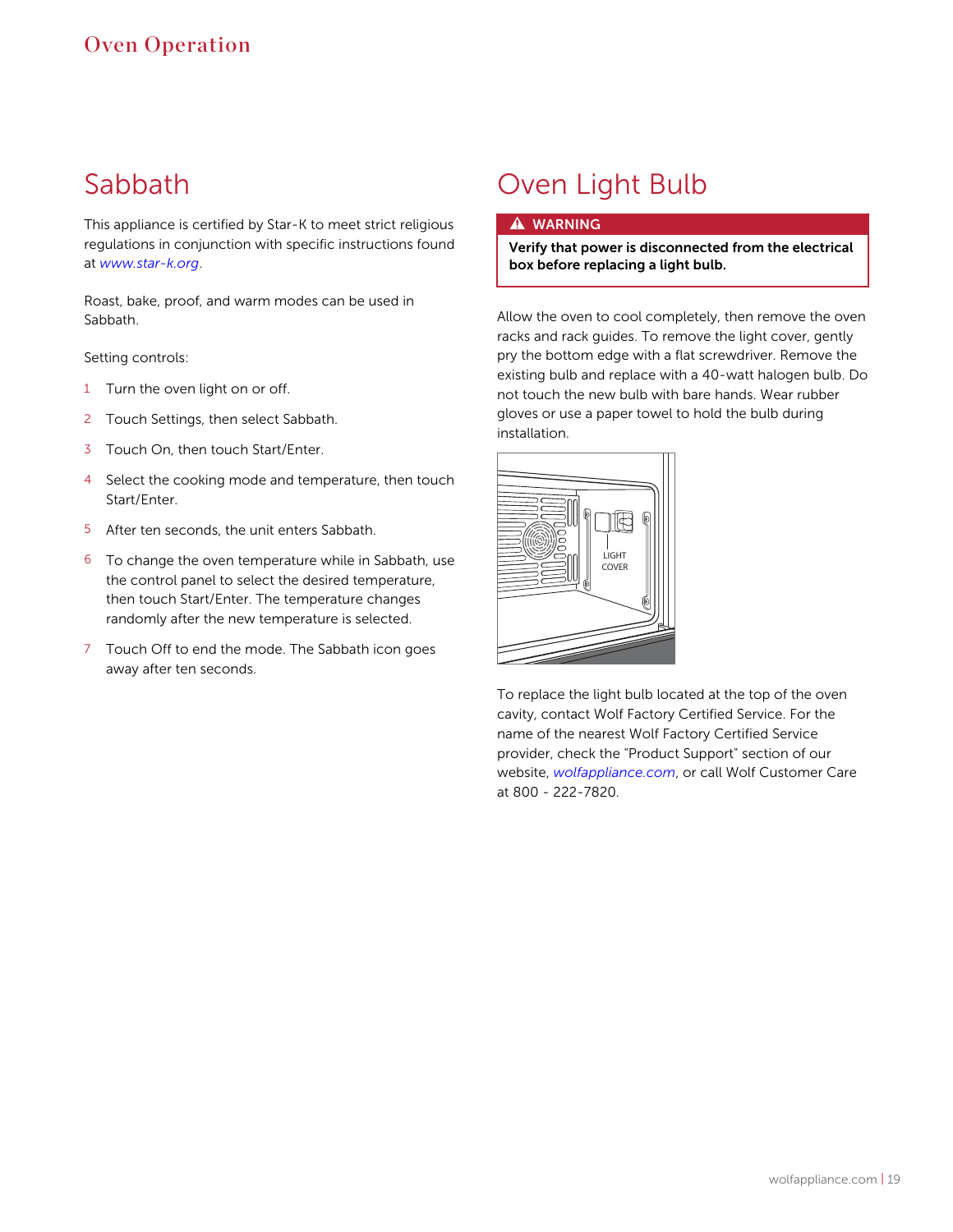| Food          |                                        | Rack(s)      | Mode         | Oven Temp.    | <b>Time</b>   | <b>Position</b> | <b>Notes</b> |
|---------------|----------------------------------------|--------------|--------------|---------------|---------------|-----------------|--------------|
| <b>Breads</b> | <b>Biscuits</b>                        | 1            | Roast        | 400°F (205°C) | 5-10 min<br>3 |                 |              |
|               |                                        | 2            | Convection   | 425°F (220°C) | 5-10 min      | 2,5             |              |
|               |                                        | 3            | Convection   | 425°F (220°C) | 5-10 min      | 1, 3, 5         |              |
|               | Cinnamon rolls                         | $\mathbf{1}$ | Bake         | 350°F (175°C) | 20-25 min     | 3               |              |
|               |                                        | 2            | Convection   | 325°F (165°C) | 20-25 min     | 2,5             |              |
|               |                                        | 3            | Convection   | 325°F (165°C) | 20-25 min     | 1, 3, 5         |              |
|               | Muffins                                | 1            | Bake         | 400°F (205°C) | 15-20 min     | 3               |              |
|               |                                        | 2            | Convection   | 375°F (190°C) | 10-15 min     | 2,5             |              |
|               |                                        | 3            | Convection   | 375°F (190°C) | 10-15 min     | 1, 3, 5         |              |
|               | Yeast rolls                            | 1            | Convection   | 375°F (190°C) | 10-20 min     | 3               |              |
|               |                                        | 2            | Convection   | 375°F (190°C) | 10-20 min     | 2,5             |              |
|               |                                        | 3            | Convection   | 375°F (190°C) | 10-20 min     | 1, 3, 5         |              |
|               | Yeast bread (loaf<br>pan)              | $\mathbf{1}$ | Bake         | 350°F (175°C) | 20-45 min     | 3               |              |
|               | Yeast bread (no<br>pan)                | $\mathbf{1}$ | Stone        | 450°F (230°C) | 15-45 min     | 1               |              |
|               | Quick breads                           | 1            | Bake         | 350°F (175°C) | 40-50 min     | 3               |              |
|               | Garlic bread                           | $\mathbf{1}$ | <b>Broil</b> | Med.          |               | 5               |              |
|               | Toast                                  | 1            | <b>Broil</b> | High          |               | 5               |              |
| Cakes         | Angel food cake                        | $\mathbf{1}$ | Bake         | 350°F (175°C) | 35-45 min     | 1               |              |
|               | Bundt or pound<br>cake                 | $1\,$        | Bake         | 350°F (175°C) | 40-50 min     | 3               |              |
|               | Mixes or from<br>scratch               | 1            | Bake         | 350°F (175°C) | 20-30 min     | 3               |              |
|               |                                        | 2            | Convection   | 325°F (165°C) | 20-30 min     | 2,5             |              |
|               |                                        | 3            | Convection   | 325°F (165°C) | 20-30 min     | 1, 3, 5         |              |
|               | Cupcakes                               | 1            | Bake         | 350°F (175°C) | 20-25 min     | 3               |              |
|               |                                        | 2            | Convection   | 325°F (165°C) | 15-25 min     | 2,5             |              |
|               |                                        | 3            | Convection   | 325°F (165°C) | 15-25 min     | 1, 3, 5         |              |
| Cookies       | Cookies or bars                        | $1\,$        | Bake         | 350°F (175°C) | 10-25 min     | 3               |              |
|               |                                        | 2            | Convection   | 325°F (165°C) | 10-25 min     | 2,5             |              |
|               |                                        | 3            | Convection   | 325°F (165°C) | 10-25 min     | 1, 3, 5         |              |
| Pies          | 2-crust, filled, or<br>streusel-topped | $1\,$        | Bake         | 350°F (175°C) | 40-45 min     | 3               |              |
|               | Lemon meringue 1                       |              | <b>Broil</b> | 325°F (165°C) | 10-15 min     | 3               |              |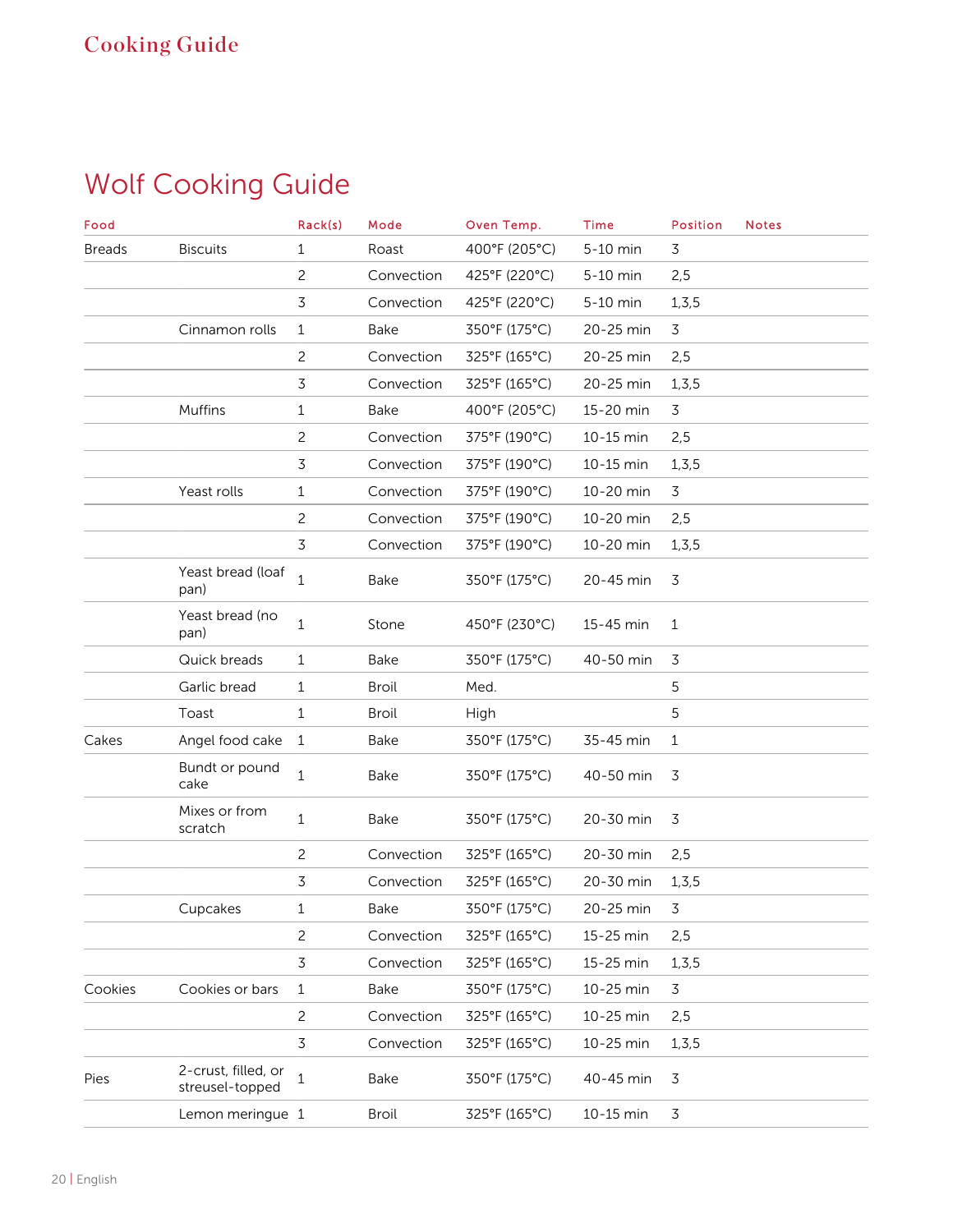| Food                  | Rack(s) | Mode       | Oven Temp.                         | <b>Time</b>         | <b>Position</b> | <b>Notes</b>                                                                                      |
|-----------------------|---------|------------|------------------------------------|---------------------|-----------------|---------------------------------------------------------------------------------------------------|
| Pumpkin or<br>custard |         | Bake       | 325°F (165°C)                      | <see note=""></see> | - 3             | Bake for 15 min at<br>425°F, reduce<br>temp to 325°F,<br>and bake until pie<br>is set, 45-60 min. |
| Pie crust (empty) 1   |         | Bake       | 425°F (220°C)                      | $10-15$ min         | -3              |                                                                                                   |
| Puff pastry           |         | Bake       | 400°F (205°C)                      | $10-15$ min         | 3               |                                                                                                   |
|                       | 2       | Convection | 375°F (190°C)                      | $10-15$ min         | 2,5             |                                                                                                   |
|                       | 3       | Convection | 375°F (190°C)                      | $10-15$ min         | 1, 3, 5         |                                                                                                   |
| Cream puffs           | 1       | Convection | $400^{\circ}$ F (205 $^{\circ}$ C) | 20-30 min           | - 3             |                                                                                                   |

NOTE: Consuming raw or undercooked meats, poultry, seafood, shellfish or eggs may increase your risk of foodborne illness.

| Food    |                            | Rack(s) | Mode          | Oven Temp.                       | <b>Time</b>       | Probe Temp. Notes              |                                                                                                                           |
|---------|----------------------------|---------|---------------|----------------------------------|-------------------|--------------------------------|---------------------------------------------------------------------------------------------------------------------------|
| Beef    | Ground patties             | 5       | <b>Broil</b>  | High                             | $10-15$ min       |                                | Turn over at 7 min.                                                                                                       |
|         | Steaks (under 1"<br>thick) | 5       | <b>Broil</b>  | High                             | $10-15$ min       |                                | Turn over at 6 min.                                                                                                       |
|         | Steaks $(1-3"$ thick)      | 5       | <b>Broil</b>  | High                             | $10-20$ min       |                                | Turn over at 8 min.                                                                                                       |
|         | Chuck roast                | 3       | Conv<br>Roast | 325°F (165°C)                    | $20 - 25$ min/lb. | Med 150°F<br>$(65^{\circ}C)$   | Place in dish, liquid<br>1/2 the height of the<br>meat.                                                                   |
|         |                            | 3       | Roast         | 350°F (175°C)                    | $20 - 25$ min/lb. | Med 150°F<br>$(65^{\circ}C)$   |                                                                                                                           |
|         | Roast                      | 2       | Roast         | 425°F (220°C) /<br>325°F (165°C) | see note          | Rare 135°F<br>$(60^{\circ}C)$  | Roast for 30 min at<br>425°F, reduce temp<br>to 325°F and cook<br>to desired internal<br>temp.                            |
|         | Slow roast                 | 2       | <b>Bake</b>   | 300°F (150°C)                    |                   |                                | Place in covered<br>dish, liquid 1/4 the<br>height of the meat.                                                           |
|         | Prime rib                  | 2       | Roast         | 450°F (230°C) /<br>225°F (105°C) | see note          | Rare 130°F<br>$(55^{\circ}C)$  | No preheat<br>required. Roast for<br>30 min at 450°F,<br>reduce temp to<br>225°F and cook to<br>desired internal<br>temp. |
|         | Tenderloin                 | 3       | Conv<br>Roast | 450°F (230°C)                    | 10-20 min/lb.     | Rare 130°F<br>$(55^{\circ}C)$  |                                                                                                                           |
| Poultry | Chicken, bone-in           | 5       | Conv<br>Roast | 325°F (165°C)                    | $20-25$ min       | Thigh 180°F<br>$(80^{\circ}C)$ |                                                                                                                           |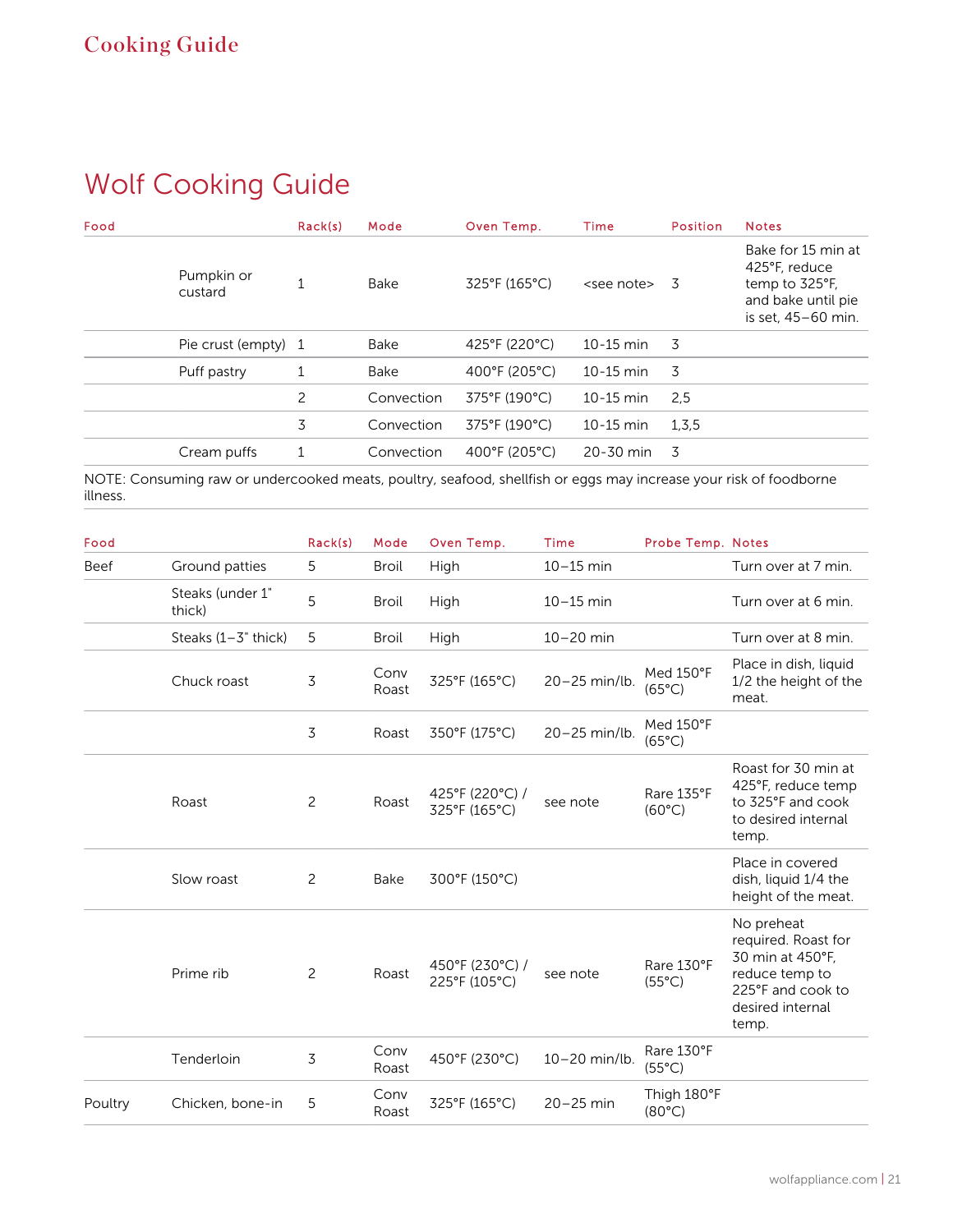| Food |                               | Rack(s)        | Mode          | Oven Temp.    | <b>Time</b>       | Probe Temp. Notes               |                                        |
|------|-------------------------------|----------------|---------------|---------------|-------------------|---------------------------------|----------------------------------------|
|      | Chicken, whole                | $\overline{c}$ | Conv<br>Roast | 325°F (165°C) | 10-20 min/lb.     | Thigh 180°F<br>$(80^{\circ}C)$  |                                        |
|      | Turkey, whole<br>(brined)     | $\mathbf{1}$   | <b>Bake</b>   | 350°F (175°C) | $10 - 15$ min/lb. | Thigh 180°F<br>$(80^{\circ}C)$  |                                        |
|      | Turkey, whole                 | 1              | Conv<br>Roast | 325°F (165°C) | $10-15$ min/lb.   | Thigh 180°F<br>$(80^{\circ}C)$  |                                        |
|      |                               | $\mathbf{1}$   | Roast         | 325°F (165°C) | 10-15 min/lb.     | Thigh 180°F<br>$(80^{\circ}C)$  |                                        |
|      | <b>Duck</b>                   | $\overline{c}$ | Conv<br>Roast | 325°F (165°C) | 15-20 min/lb.     | Thigh 180°F<br>$(80^{\circ}C)$  |                                        |
|      | Goose                         | $\overline{c}$ | Conv<br>Roast | 325°F (165°C) | 15-20 min/lb.     | Thigh 180°F<br>$(80^{\circ}C)$  |                                        |
|      | Cornish hen                   | $\overline{3}$ | Conv<br>Roast | 325°F (165°C) | 1 hour            | Thigh 180°F<br>$(80^{\circ}C)$  |                                        |
|      |                               | $\overline{3}$ | Roast         | 350°F (175°C) | 1 hour            | Thigh 180°F<br>$(80^{\circ}C)$  |                                        |
|      | Chicken quarters,<br>thighs   | 5              | <b>Broil</b>  | Med           | $20-25$ min       |                                 | Turn over halfway<br>through broiling. |
|      |                               | $\overline{3}$ | Roast         | 350°F (175°C) | 30-40 min         | Thigh 180°F<br>$(80^{\circ}C)$  |                                        |
|      |                               | $\overline{3}$ | Conv<br>Roast | 325°F (165°C) | 30-40 min         | Thigh 180°F<br>$(80^{\circ}C)$  |                                        |
|      |                               | 3              | <b>Bake</b>   | 350°F (175°C) | 30-40 min         | Thigh 180°F<br>$(80^{\circ}C)$  |                                        |
|      | Turkey pieces                 | 3              | Conv<br>Roast | 325°F (165°C) | 30-40 min         | Thigh 180°F<br>$(80^{\circ}C)$  |                                        |
|      |                               | $\overline{3}$ | Roast         | 350°F (175°C) | 30-40 min         | Thigh 180°F<br>$(80^{\circ}C)$  |                                        |
|      | Chicken boneless<br>breast    | 5              | <b>Broil</b>  | Med           | $10-15$ min       |                                 | Turn over halfway<br>through broiling. |
|      | (flattened to 1/2"<br>thick)  | 3              | Conv<br>Roast | 350°F (175°C) | 15-20 min         | Breast 165°F<br>$(75^{\circ}C)$ |                                        |
|      | Turkey breast,<br>whole       | $\overline{c}$ | Conv<br>Roast | 325°F (165°C) | $15-20$ min       | Breast 165°F<br>$(75^{\circ}C)$ |                                        |
|      |                               | $\overline{c}$ | Roast         | 350°F (175°C) | $15-20$ min       | Breast 165°F<br>$(75^{\circ}C)$ |                                        |
| Pork | Chops, steaks (1/2"<br>thick) | 5              | <b>Broil</b>  | High          | $5-10$ min        |                                 | Turn over halfway<br>through broiling. |
|      |                               | $\mathfrak{Z}$ | Conv<br>Roast | 350°F (175°C) | $10-15$ min       |                                 |                                        |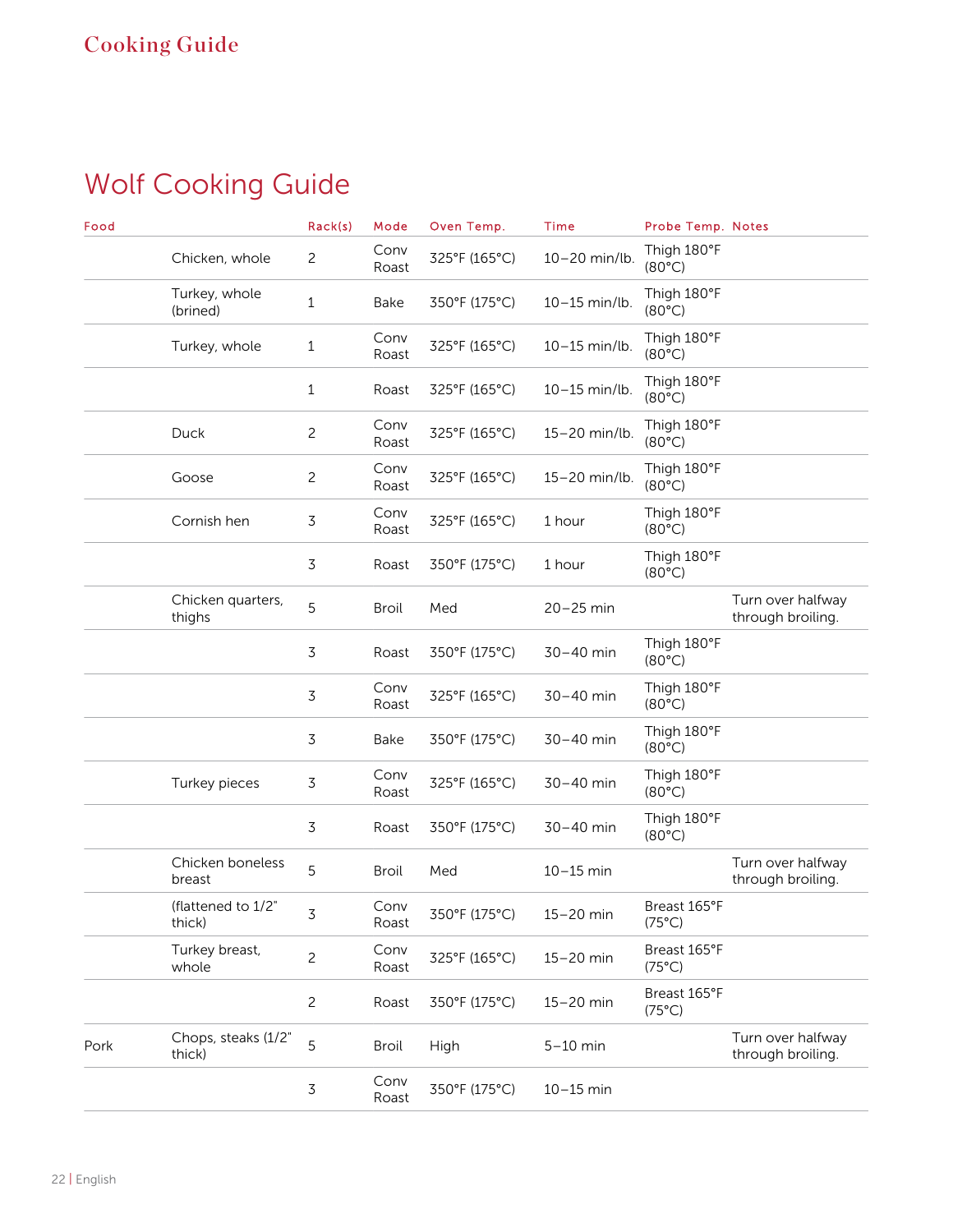| Food       |                               | Rack(s)        | Mode          | Oven Temp.                       | <b>Time</b>                | Probe Temp. Notes             |                                                                                                |
|------------|-------------------------------|----------------|---------------|----------------------------------|----------------------------|-------------------------------|------------------------------------------------------------------------------------------------|
|            | Slow roast                    | 2              | <b>Bake</b>   | 300°F (150°C)                    |                            |                               | Place in covered<br>dish, liquid 1/4 the<br>height of the meat.                                |
|            | Ribs                          | 3              | <b>Bake</b>   | 300°F (150°C)                    |                            |                               | Place in foil packets<br>or covered dish,<br>liquid 1/4 the height<br>of the meat.             |
|            | Tenderloin                    | 3              | Conv<br>Roast | 400°F (205°C)                    | 15-20 min/lb.              | Rare 130°F<br>$(55^{\circ}C)$ |                                                                                                |
|            | Ham steak (1/2"<br>thick)     | 5              | <b>Broil</b>  | High                             | $5-10$ min                 |                               | Turn over halfway<br>through broiling.                                                         |
|            | Ham steak (1" thick)          | - 5            | <b>Broil</b>  | High                             | $10-15$ min                |                               | Turn over halfway<br>through broiling.                                                         |
|            | Ham, whole                    | $\overline{2}$ | <b>Bake</b>   | 335°F (170°C)                    | 10-15 min/lb. 160°F (70°C) |                               | Cover and rest 15<br>min.                                                                      |
| Lamb       | Chops, steaks (3/4"<br>thick) | 5              | <b>Broil</b>  | High                             | $5-10$ min                 |                               | Turn over halfway<br>through broiling.                                                         |
|            | Leg                           | $\overline{c}$ | Conv<br>Roast | 425°F (220°C) /<br>325°F (165°C) | see note                   | 145°F (65°C)                  | Roast for 30 min at<br>425°F, reduce temp<br>to 325°F and cook<br>to desired internal<br>temp. |
|            | Veal roast                    | $\overline{c}$ | Conv<br>Roast | 300°F (150°C)                    | 30-35 min/lb. 140°F (60°C) |                               |                                                                                                |
|            | Crown rack                    | $\overline{c}$ | Conv<br>Roast | 325°F (165°C)                    | 15-20 min/lb. 145°F (65°C) |                               |                                                                                                |
| Pizza      | Calzones                      | $\mathbf{1}$   | Stone         | 375°F (190°C)                    | $10-15$ min                |                               |                                                                                                |
|            | Homemade                      | $\mathbf{1}$   | Stone         | 450°F (230°C)                    | $5-15$ min                 |                               |                                                                                                |
|            | French bread pizza            | 5              | <b>Broil</b>  | Med                              | $10-15$ min                |                               |                                                                                                |
| Fish       | Fillet (under 1" thick) 5     |                | <b>Broil</b>  | Med                              | $10-20$ min                |                               |                                                                                                |
|            | Fillet (over 1" thick)        | 5              | Conv<br>Roast | 375°F (190°C)                    | $15-25$ min                |                               |                                                                                                |
| Vegetables | Potatoes, sweet<br>potatoes   | 3              | Bake          | 350°F (175°C)                    | 45-60 min                  |                               |                                                                                                |
|            | Mixed vegetables              | 4              | Conv<br>Roast | 400°F (205°C)                    | $10-20$ min                |                               |                                                                                                |
| Other      | Meatloaf                      | $\overline{c}$ | Roast         | 425°F (220°C) /<br>325°F (165°C) | see note                   | 165°F (75°C)                  | Roast for 20 min at<br>425°F, reduce temp<br>to 325°F and cook<br>to desired internal<br>temp. |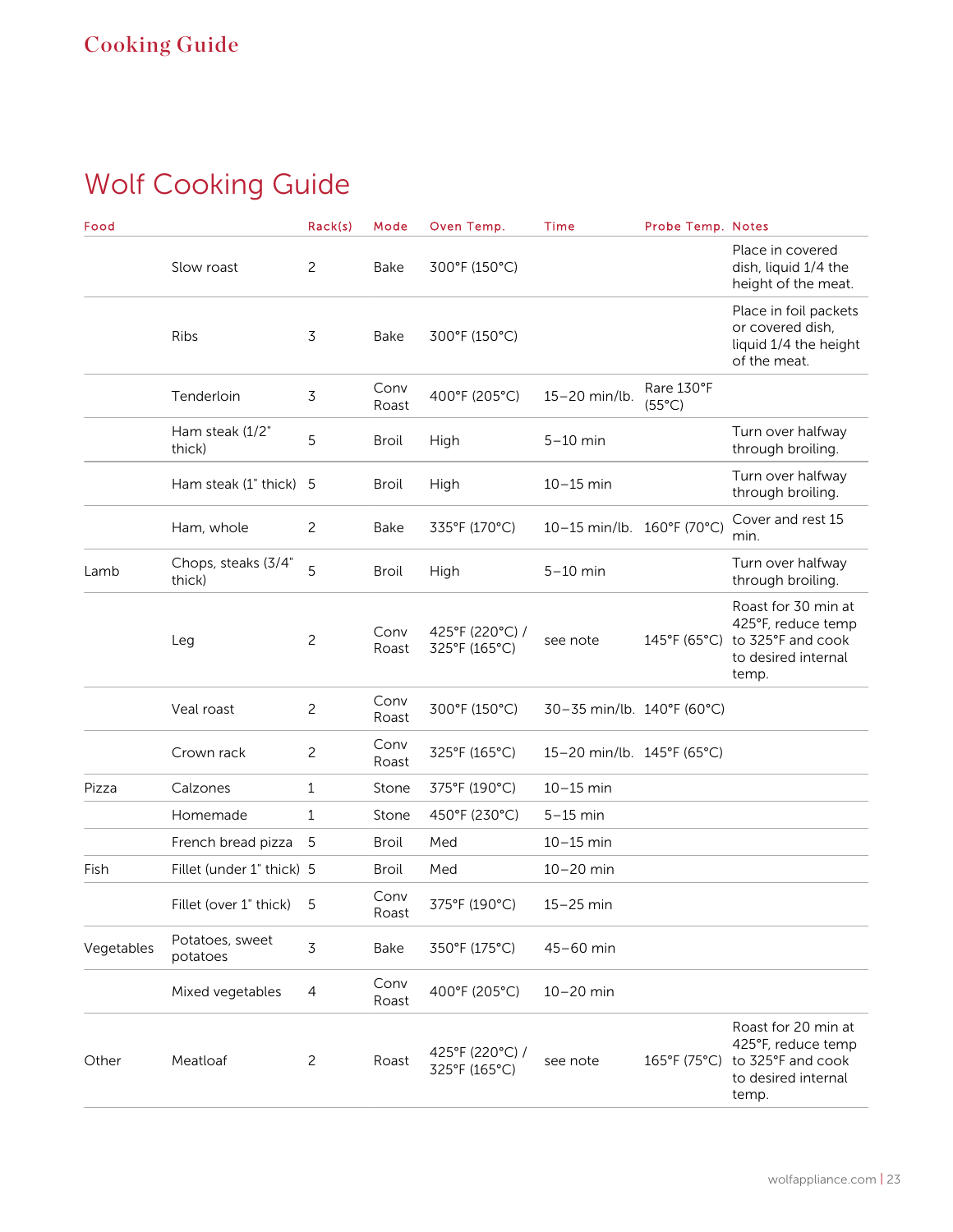| Food |                               | Rack(s) | Mode         | Oven Temp.    | Time          | Probe Temp. Notes |                                        |
|------|-------------------------------|---------|--------------|---------------|---------------|-------------------|----------------------------------------|
|      | Sausage, bratwurst<br>(fresh) |         | <b>Broil</b> | Med           | $10-15$ min   |                   | Turn over halfway<br>through broiling. |
|      | <b>Nachos</b>                 |         | <b>Broil</b> | Low           | $15 - 20$ min |                   |                                        |
|      | Quiche                        |         | Bake         | 350°F (175°C) | $40 - 50$ min |                   |                                        |
|      | One dish meals                |         | Bake         | 350°F (175°C) | $45 - 60$ min | 175°F (80°C)      |                                        |

NOTE: Consuming raw or undercooked meats, poultry, seafood, shellfish or eggs may increase your risk of foodborne illness.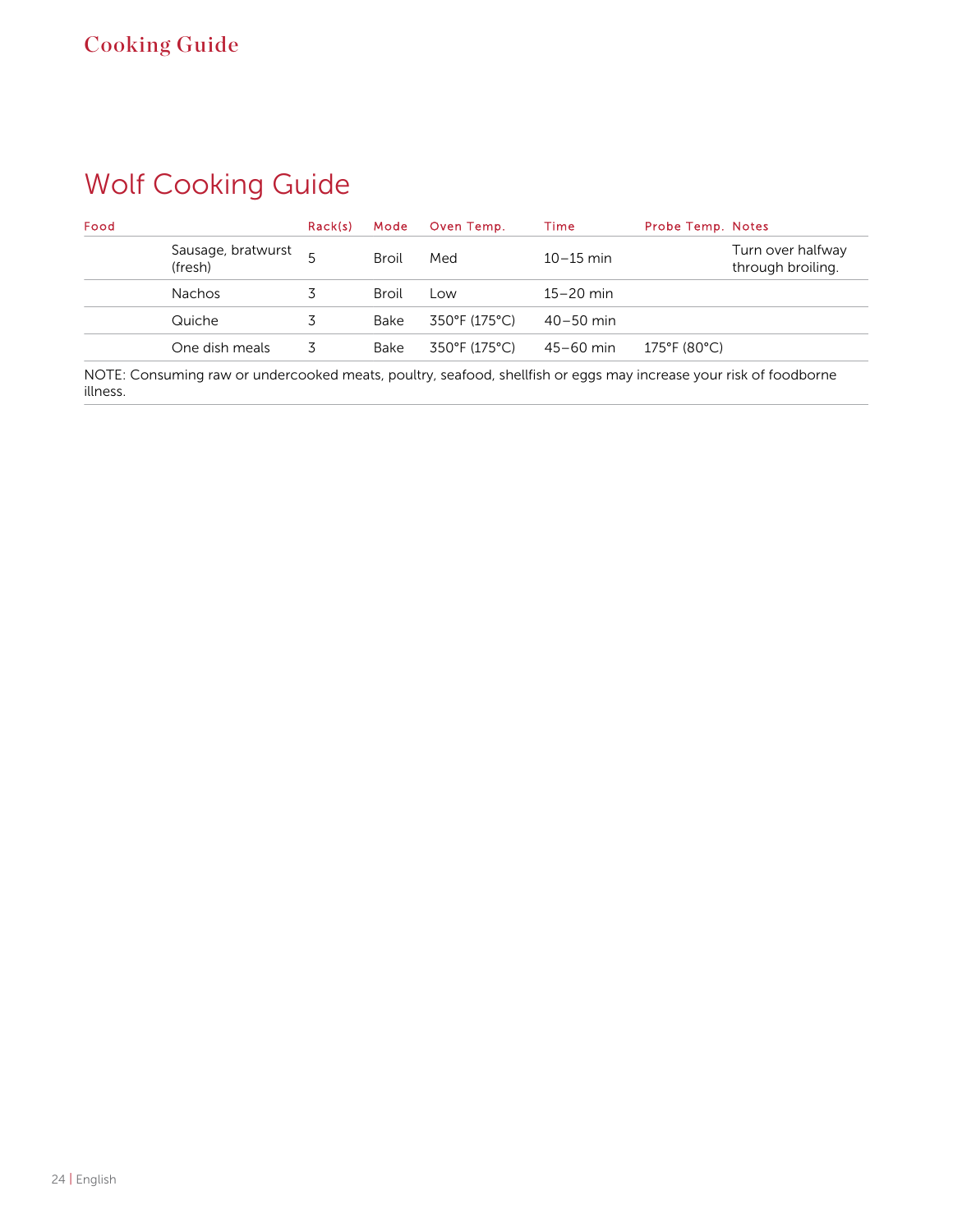### Care Recommendations

Use this information for simple cleaning recommendations.

#### STAINLESS STEEL

- 1 Use a non-abrasive stainless steel cleaner and apply with a soft lint-free cloth.
- 2 Lightly wipe the surface with a water-dampened microfiber cloth followed by a dry polishing chamois.
- 3 Always follow the grain of the stainless steel.

#### OVEN RACKS AND RACK GUIDES

- 1 Remove and place on a flat surface near the sink.
- 2 Clean with hot water and mild detergent or paste of baking soda and water.
- 3 Do not immerse in water.
- 4 Towel dry.

#### CONTROL PANEL AND TOUCHSCREEN

1 Touch and hold Lock for three seconds to lock the control panel and touchscreen.

NOTE: Do not spray cleaners directly on the control panel or touchscreen.

2 Use a spray degreaser to remove fingerprints and food soil. Spray on a cloth before wiping the controls.

#### OVEN INTERIOR

- IMPORTANT NOTE: Remove all food spills (especially sugary, acidic, and tomato-based sauces) when the oven interior is safe to touch. Some blemishes are permanent, but do not affect the function of the porcelain.
- 1 Before using the Clean feature, use a razor blade to gently lift baked on foods from the oven cavity and window.
- 2 For stubborn stains, spray with a mild abrasive cleaner or spray degreaser and scrub with a no-scratch Scotch-Brite™ pad (pink or blue).
- 3 Wash the entire oven cavity with soap and water to remove cleaning chemicals before entering Clean mode. If residue is not cleaned from the cavity, etching of the porcelain may occur.
- 4 Once the Clean cycle is complete, allow the oven to cool completely and wipe out ash with a damp cloth.

### BROILER PAN

IMPORTANT NOTE: Do not place the pan in the dishwasher.

- Discard grease and wash with hot water and mild detergent.
- 2 Rinse and dry.

### BROILER PAN RACK

IMPORTANT NOTE: The rack is dishwasher safe.

- 1 To hand wash, use a mild detergent and scouring pad.
- 2 Rinse and dry.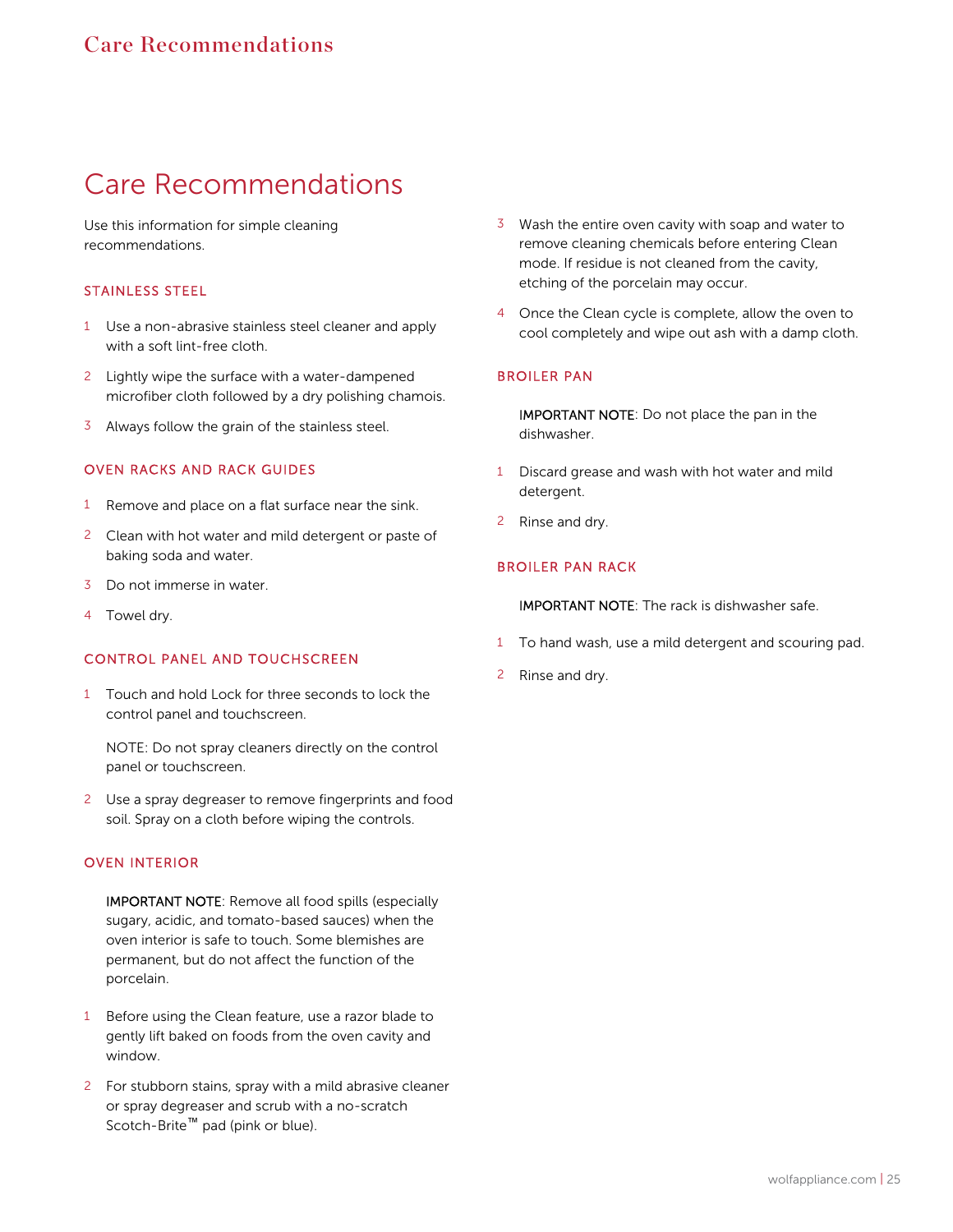# Troubleshooting

Before contacting Factory Certified Service visit *[subzero](http://subzero-wolf.com/assistance)[wolf.com/assistance](http://subzero-wolf.com/assistance)* or use these helpful tips to prevent the need for a service visit.

### OVEN DOES NOT OPERATE

- 1 Verify power is on. The oven automatically turns off after 12 hours of continual use, except in Dehydration or Sabbath.
- 2 Verify electrical power to the oven and home circuit breaker is on.
- 3 Turn off the unit at the circuit breaker or electrical supply source for 30 seconds, then turn on the power to the unit.
- 4 Enter a command using the control panel to see if it responds. For lower oven operation, first press LOWER OVEN.

#### NO RESPONSE FROM THE CONTROL PANEL AND **TOUCHSCREEN**

- 1 Cleanliness, temperature, and area of your finger used can make a difference in how the control responds.
	- Make sure your hands are clean when using controls
	- Warm cold hands before pressing the control panel.
	- Use the pad or tip of your finger, not a fingernail to press the control keys or buttons.
- 2 Unit is in Sabbath ( $\overrightarrow{X}$  appears on the touchscreen).
- 3 Verify the unit is not locked. Touch and hold LOCK for three seconds to unlock.
- 4 Turn the home circuit breaker to the unit off for 30 seconds then back on again. Retest the unit operation.

#### OVEN TEMPERATURE ISSUE

- 1 Allow the oven to fully preheat.
	- Preheating the oven for every mode other than broil is key to optimal cooking performance.
	- Varied results are expected if preheat temperatures are not reached before adding food to the oven.
- 2 If available, use the temperature probe to get more consistent cooking results.
- $3$  If any of the following happen, a service call is necessary to expertly diagnose and repair the product:
	- Oven is not getting hot enough even though oven is set to the right temperature.
	- Preheat is showing completed but oven is still not hot.
	- Foods are not cooked or take a significantly long time to cook versus the recipe time or past experience.
	- Food is unevenly cooked after following manufacturer and recipe instructions.
	- Turning the heat up does not show any improvement to cook time or oven performance.
- 4 Contact Wolf Customer Care at 800-222-7820.

#### "PROBE SHORTED" APPEARS ON THE **TOUCHSCREEN**

Touch Off. Verify the probe connector is fully seated into the receptacle. Reset the oven temperature and probe temperature.

#### ERROR MESSAGE APPEARS DURING CLEAN CYCLE

For double ovens, if one oven is in an active clean cycle, the other oven cannot be used.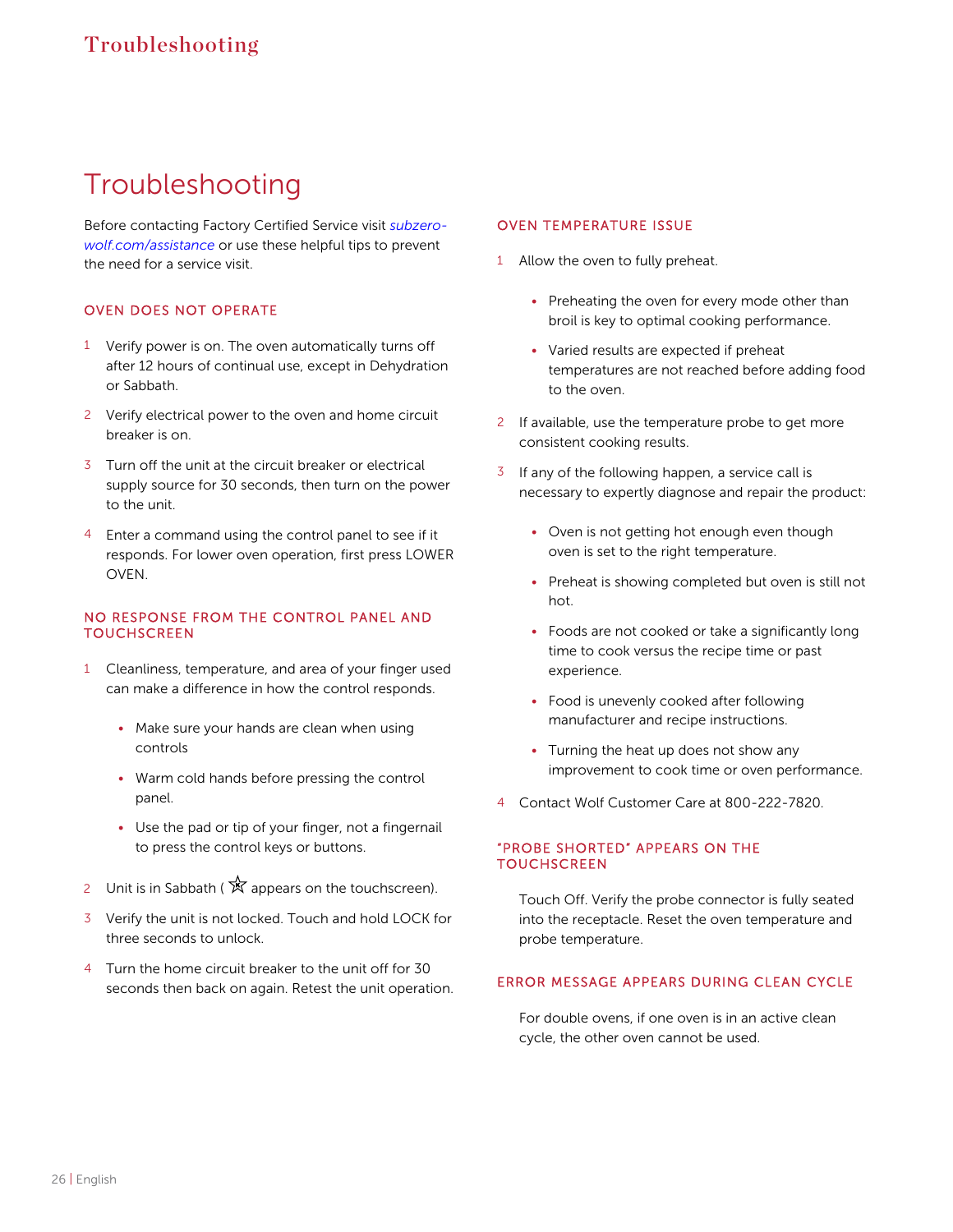# Troubleshooting

### OVEN "POPS" OR "BANGS" DURING PREHEAT OR COOL DOWN

A popping noise is normal wit new oven cavity expansion and contraction.

- 1 Run self-clean to help reduce noise.
- 2 Ovens may take several uses for the expansion noise to dissipate. If it persists, contact Wolf Customer Care at 800-222-7820.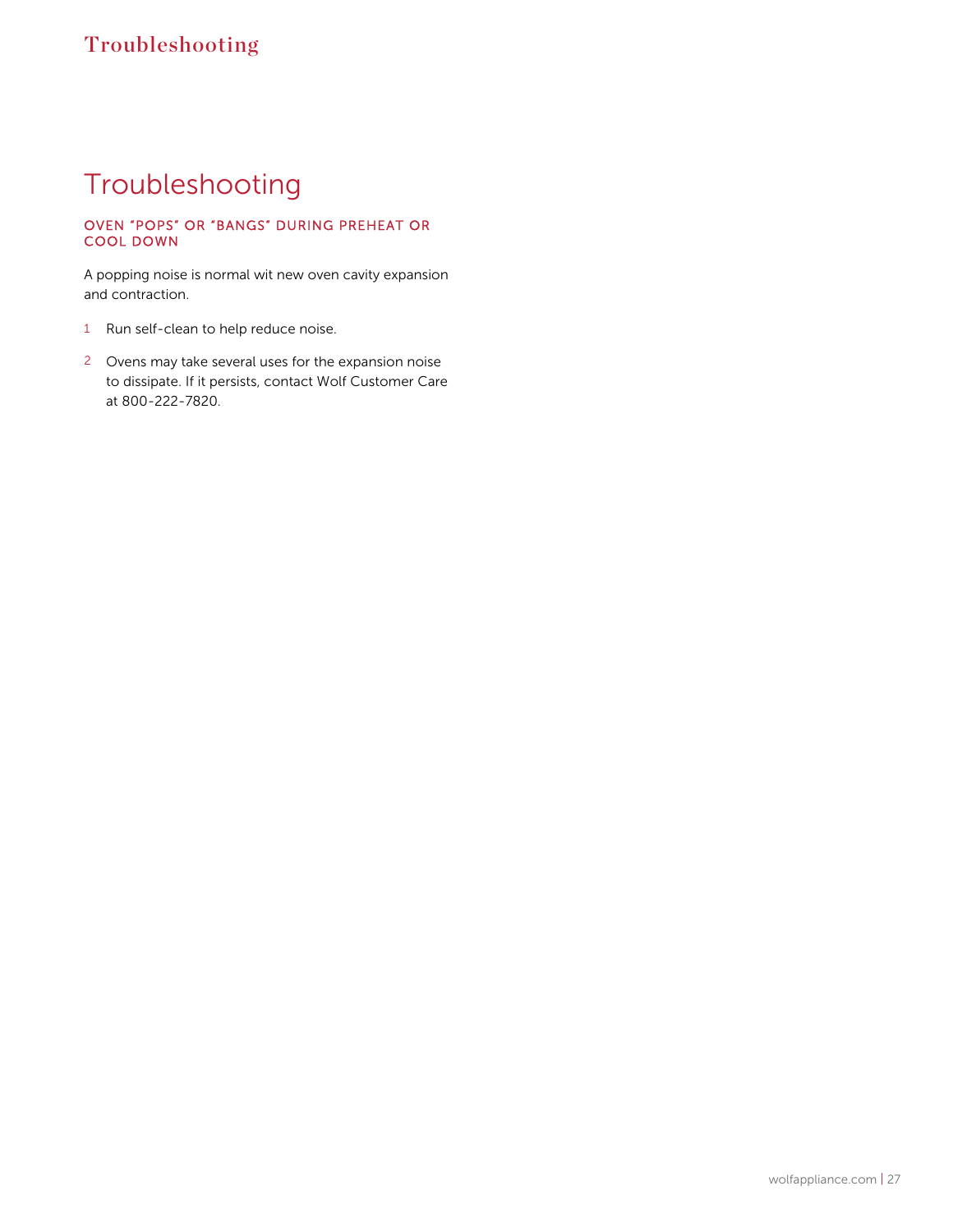### **Service**

- Maintain the quality built into your product by contacting Wolf Appliance Factory Certified Service. For the name of the nearest Wolf Appliance Factory Certified Service, check the contact & support section of our website, coveappliance.com or call Wolf Appliance customer care at 800-222-7820.
- When contacting service, have the model and serial number of the product. Both numbers are listed on the product rating plate. See rating plate location on the first page of this guide.
- For warranty purposes, you will also need the date of installation and name of your authorized Cove dealer. Record this information on the first page of this guide.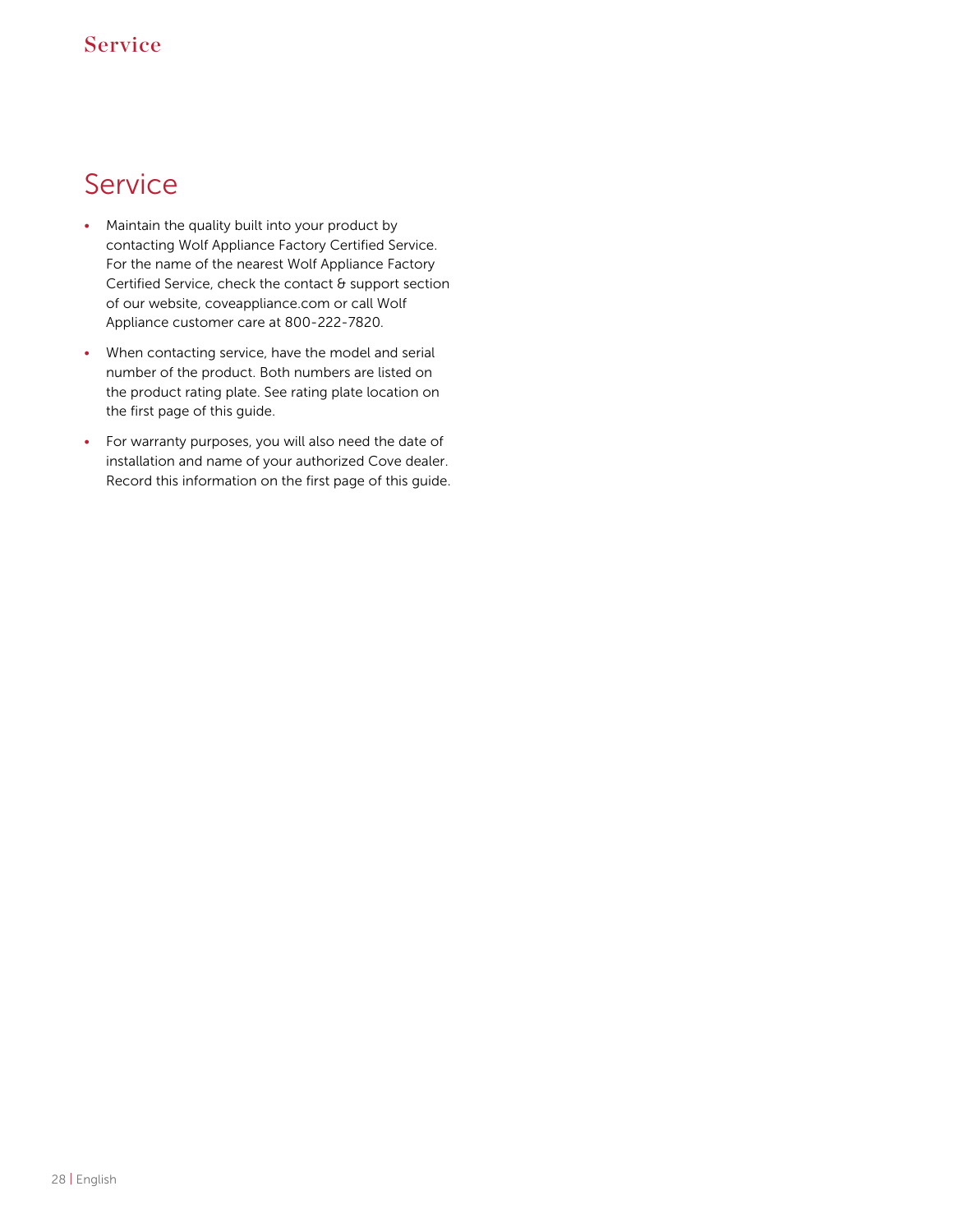# FOR RESIDENTIAL USE

#### FULL TWO YEAR WARRANTY\*

For two years from the date of original installation, this Wolf Appliance product warranty covers all parts and labor to repair or replace, under normal residential use, any part of the product that proves to be defective in materials or workmanship. All service provided by Wolf Appliance under the above warranty must be performed by Wolf factory certified service, unless otherwise specified by Wolf Appliance, Inc. Service will be provided during normal business hours.

#### FULL FIVE YEAR WARRANTY\*

For five years from the date of original installation, this Wolf Appliance product warranty covers all parts and labor to repair or replace, under normal residential use, any part of the product that proves to be defective in materials or workmanship. All service provided by Wolf Appliance under the above warranty must be performed by Wolf factory certified service, unless otherwise specified by Wolf Appliance, Inc. Service will be provided during normal business hours.

#### TERMS APPLICABLE TO EACH WARRANTY

The warranty applies only to products installed for normal residential use. The warranty applies only to products installed in any one of the fifty states of the United States, the District of Columbia or the ten provinces of Canada. This warranty does not cover any parts or labor to correct any defect caused by negligence, accident or improper use, maintenance, installation, service or repair.

THE REMEDIES DESCRIBED ABOVE FOR EACH WARRANTY ARE THE ONLY ONES THAT WOLF APPLIANCE, INC. WILL PROVIDE, EITHER UNDER THIS WARRANTY OR UNDER ANY WARRANTY ARISING BY OPERATION OF LAW. WOLF APPLIANCE, INC. WILL NOT BE RESPONSIBLE FOR ANY CONSEQUENTIAL OR INCIDENTAL DAMAGES ARISING FROM THE BREACH OF THIS WARRANTY OR ANY OTHER WARRANTY, WHETHER EXPRESS, IMPLIED OR STATUTORY.

Some states do not allow the exclusion or limitation of incidental or consequential damages, so the above limitation or exclusion may not apply to you. This warranty gives you specific legal rights and you may also have other legal rights that vary from state to state.

To receive parts and/or service and the name of Wolf factory certified service nearest you, contact Wolf Appliance, Inc., P.O. Box 44848, Madison, WI 53744; check the contact & support section of our website, subzero.com, email us at customerservice@subzero.com or call 800-222-7820.

\*Stainless steel (doors, panels, handles, product frames and interior surfaces) are covered by a limited 60-day parts and labor warranty for cosmetic defects.